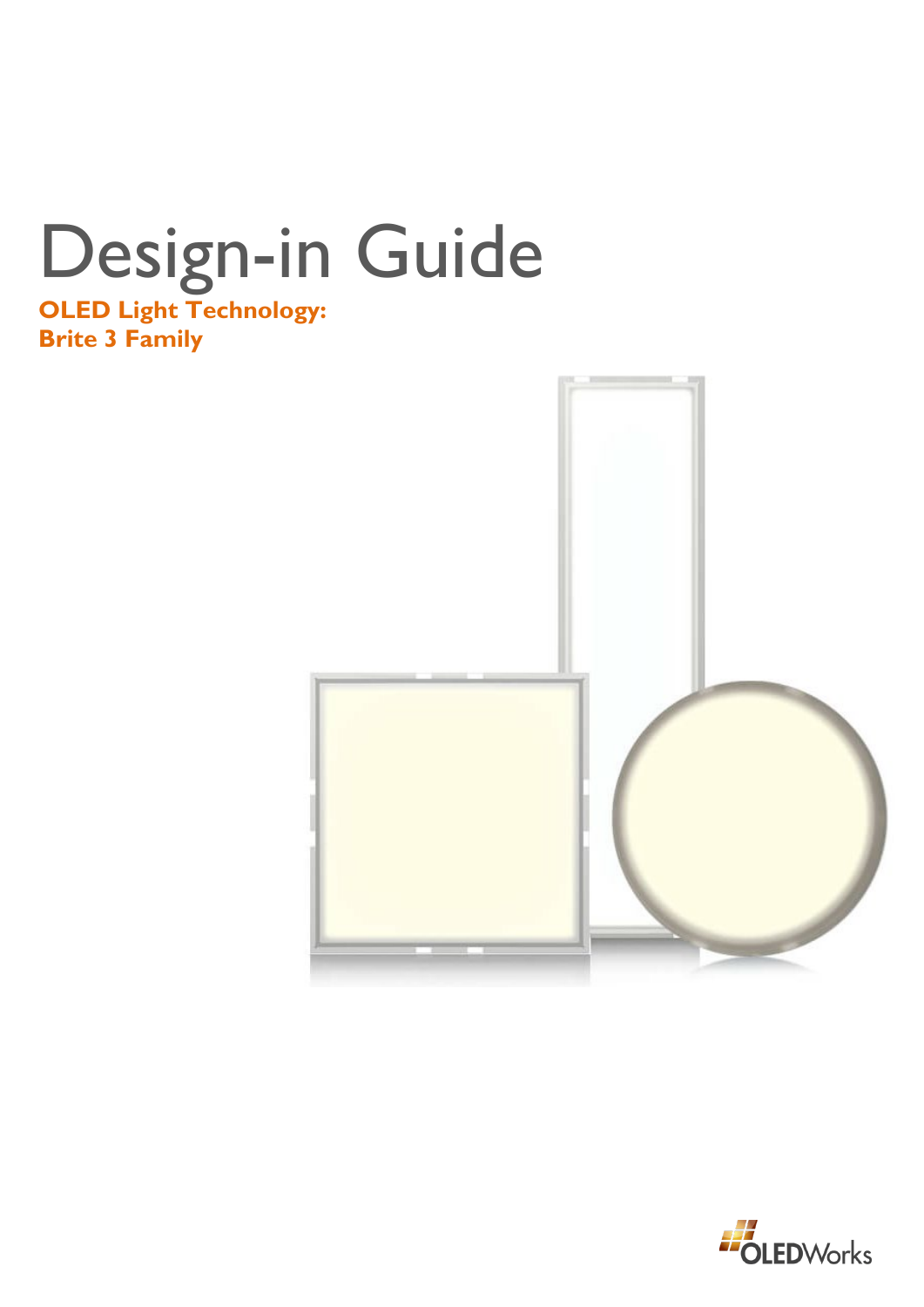# **Contents**

| 19 |
|----|
|    |
|    |
|    |

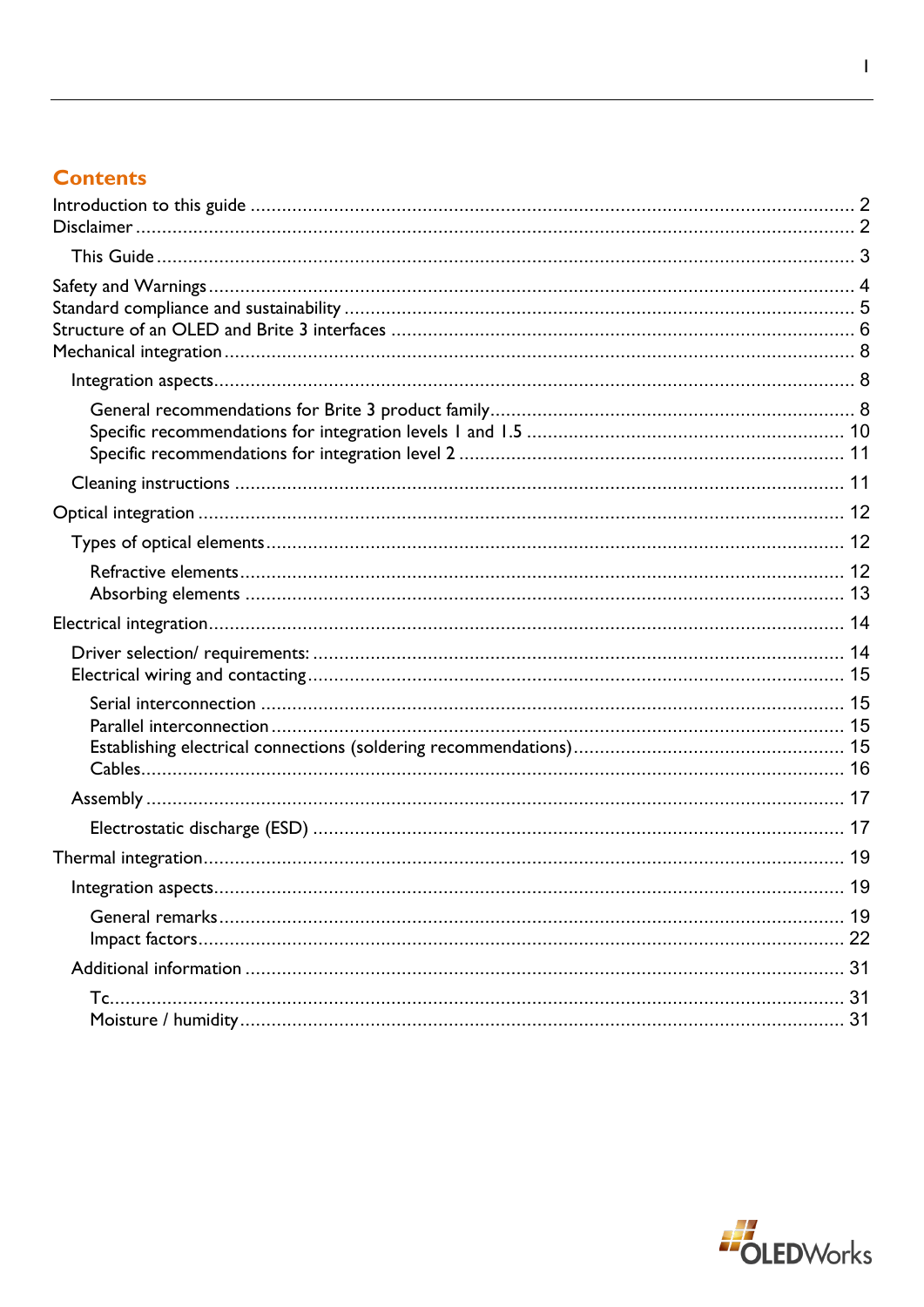## <span id="page-2-0"></span>**INTRODUCTION TO THIS GUIDE**

#### **OLEDTECHNOLOGY OFFERS UNIQUE DESIGNS IN LIGHTING APPLICATIONS.**

When it comes to lighting, OLED inspires on a whole different level. The quality of the light itself in combination with its unique design characteristics, OLED lighting can be used to realize innovative applications and designs.

The third generation of the Brite family brings OLED further into functional lighting applications. With the luminous flux of up to 300 lumens, the Brite products are the brightest white OLED panel commercially available worldwide.

The rigid OLED panels are available in three shapes, rectangle, round, and square, and two color temperatures, 3000K and 4000K, making it easy to bring lighting into spaces and products that require highfunction and beautiful illumination.

#### **OLED IS A HUMAN-CENTRIC LIGHT SOURCE.**

Lighting affects our well-being in many ways, from physiological impact to emotional response. OLED lighting delivers a positive experience for our health in multiple ways.

OLED light contains longer wavelengths of blue which are safer for our eyes than the high blue peaks found in LED lighting. It delivers the same amount of light as LED, in superior quality, with significantly less hazardous blue light.

Validated through the IEC standard for physiological risk of blue and infrared light – our OLEDs have no risk for skin and eyes and are rated as exempt for all photobiological risks.

#### **OLED LIGHT IS A NATURALLY DIFFUSE LIGHT SOURCE.**

OLED provides soft, yet bright full spectrum illumination resulting in artificial light that resembles daylight. It emits light from the entire surface area, rather than from one or multiple points. This presents a soft brightness and glare-free experience making it an ideal solution for comforting light able to be placed close to the user. Studies have shown that OLED lighting, in comparison to LED standards, also resulted in lower eye fatigue.

#### <span id="page-2-1"></span>**DISCLAIMER**

The information in this guide is accurate at the time of writing. This guide is provided "as is" without express or implied warranty of any kind. Neither OLEDWorks nor its agents assume any liability for inaccuracies in this guide or losses incurred by use or misuse of the information in this guide.

OLEDWorks will not be liable for any indirect, special, incidental or consequential damages (including damages for loss of business, loss of profits or the like), whether based on breach of contract, tort (including negligence), product liability or otherwise, even if OLEDWorks or its representatives have been advised of the possibility of such damages.

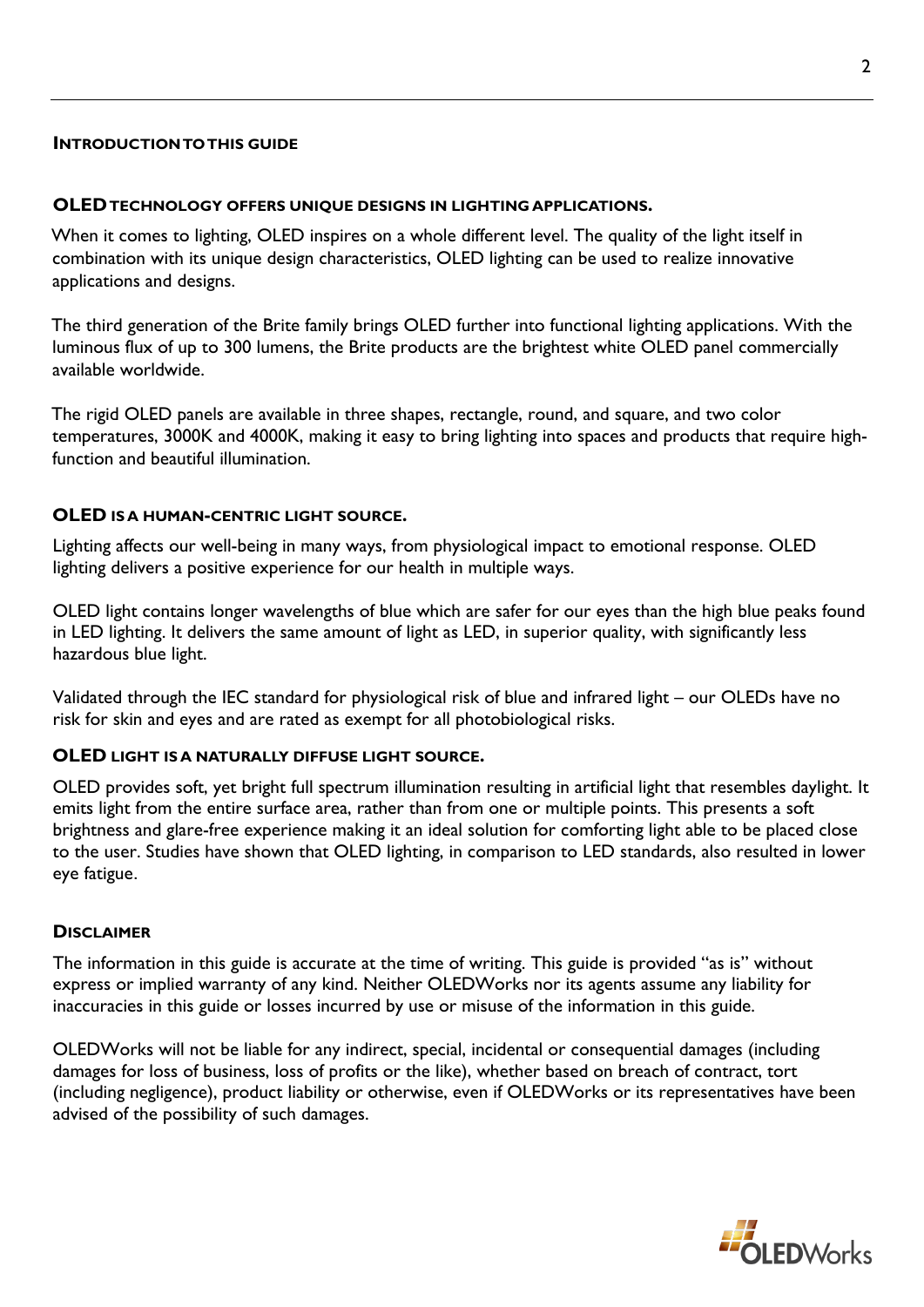## <span id="page-3-0"></span>**This Guide**

This design-in guide provides the necessary guidelines for configuring the OLED Brite 3 products into a system to meet customer needs. The OLED Panel Brite 3 family is designed to enable integration into final products including, but not limited to, appliances, furniture, machine vision and OLED based luminaires in functional and architectural indoor lighting.

The following sections cover

- 1. Safety and warnings
- 2. OLED structure and interfaces
- 3. Mechanical integration guidelines
- 4. Optical integration guidelines
- 5. Electrical integration guidelines
- 6. Thermal integration guidelines

Many aspects in these six sections are interrelated. We advise reading through all sections before beginning a system design in order to understand how various aspects are interrelated, and to get the best out of the Brite 3 family of products.

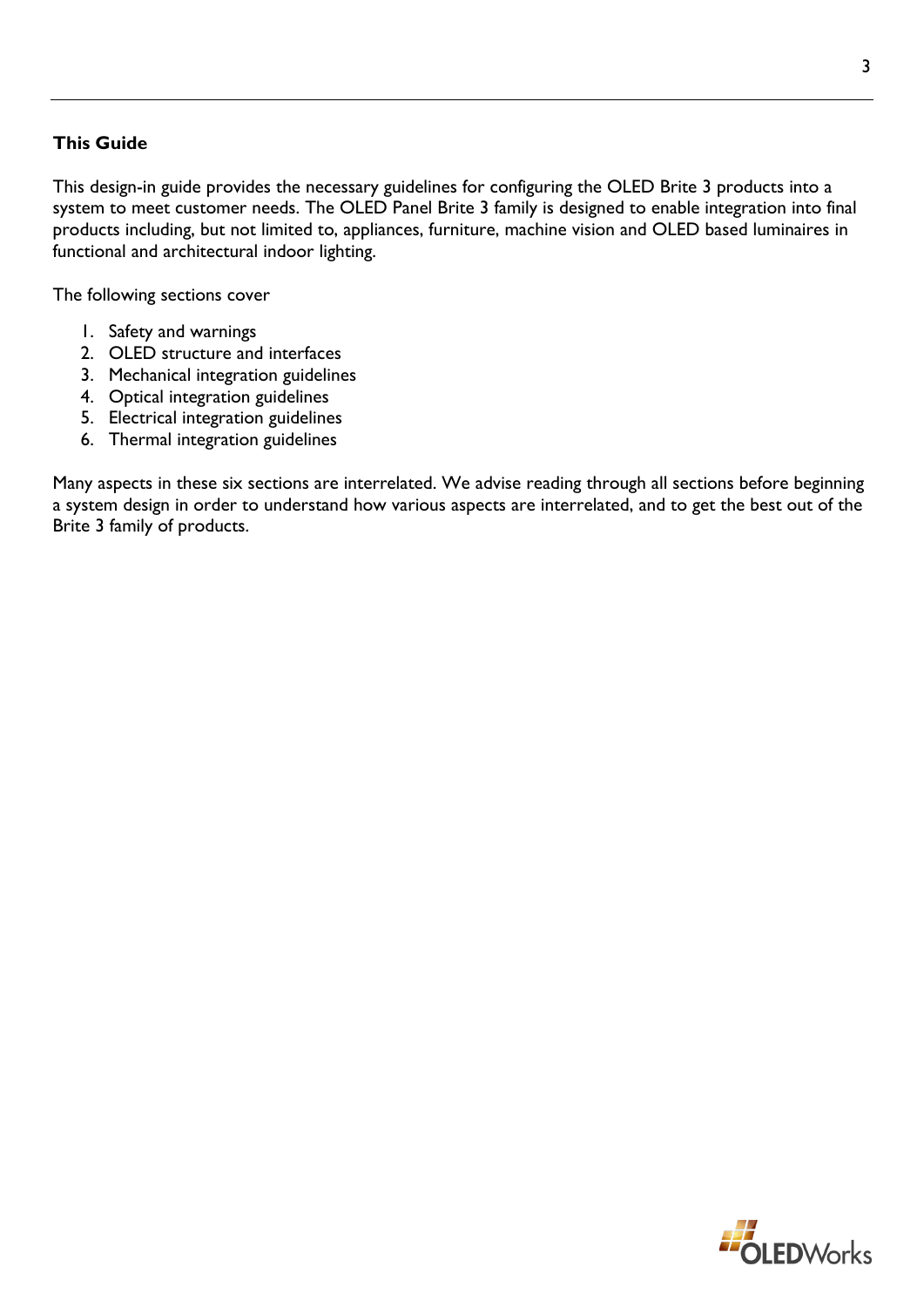## <span id="page-4-0"></span>**SAFETY AND WARNINGS**

All products of the OLEDWorks Brite 3 family meet the requirements of IEC 62868 and UL 8752 and are intended for integration into luminaires, et al. Details are provided in the relevant product datasheets. OLED panels are class III electrical appliances (in accordance with IEC 61140, IEC 60598-1) with accessible conductive features. These features require adequate insulation, provided, for example, by SELV/UL class 2 power supplies and the luminaire or system housing.

The final product must meet required certification. For example, a luminaire design must follow standards appropriate for the intended use of the luminaire, e.g. UL 1598, UL 153, UL 2108 and/or IEC/EN 60598.

Luminaire design should account for an increase in OLED voltage over life. Data is provided in the relevant technical specifications. The safety standard requirements must also be fulfilled at these increased voltages.

OLED panels are made predominantly of glass. They must be integrated into the luminaire so that all parts of the panel are reliably secured to the final product and cannot become loose. The OLED panel must be installed so that glass splinters cannot cause harm to the user in the event of breakage. Use gloves always when handling the OLEDWorks Brite 3 products in order to avoid potentially sharp edges and to limit fingerprints on surface.

Defective OLED panels or panels with visible damage must not be used. Damaged OLED panels should be disconnected from the power supply and must be either disposed of or returned to the manufacturer. OLED panels are not user serviceable.

## Do NOT…

- … bend the OLED
- … twist the OLED / integrate the OLED so that torsion occurs at either room or other temperatures
- … apply point loads to either the front or back of the device
- … write on the device with a pen or similar implement
- … expose the device to high temperatures
- … use defective products
- … use products that have been dropped, even if there is no visible alteration
- … use products that something has been dropped upon, even if there is no visible alteration



Do not bend

Do not twist

Do not press

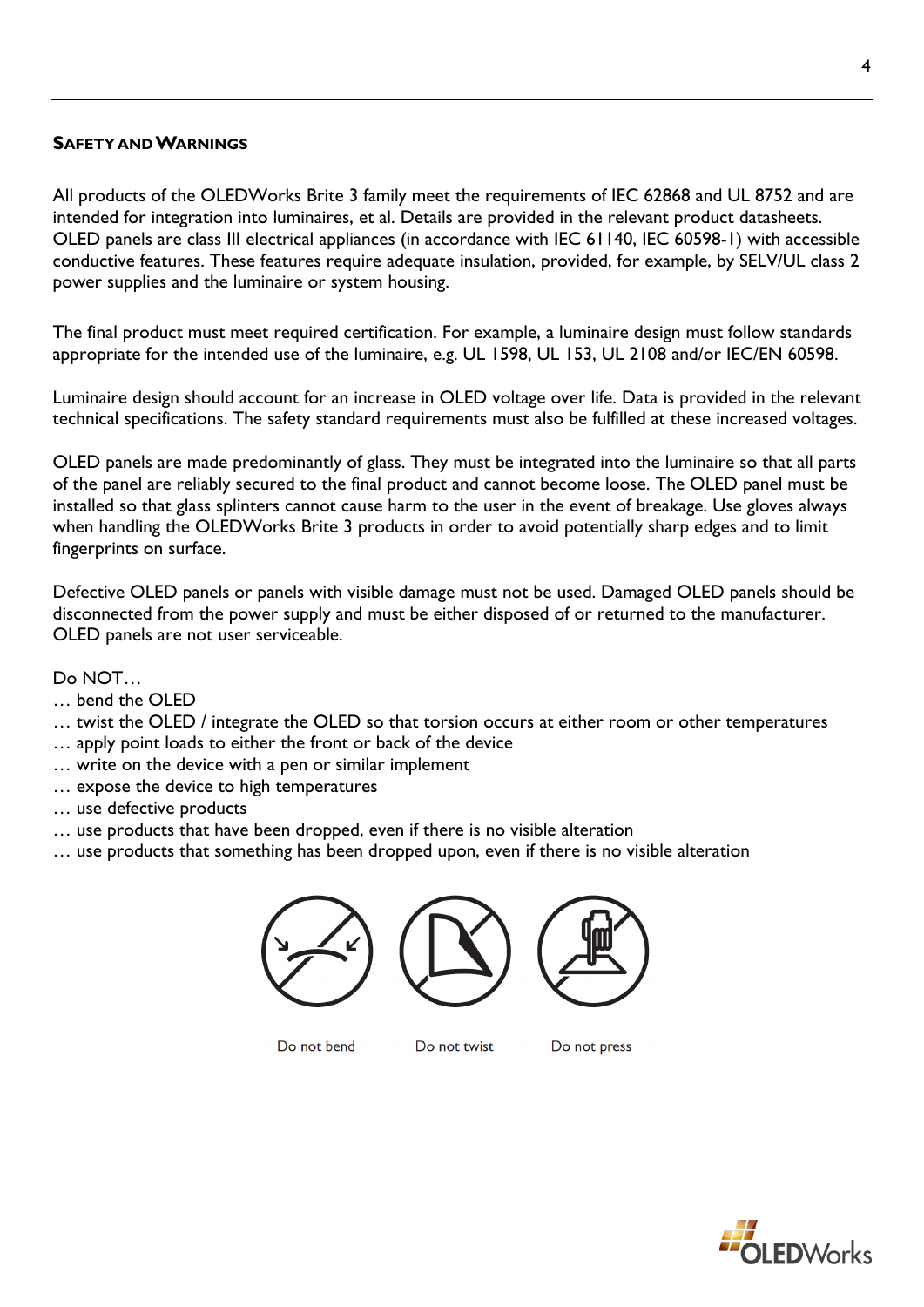## <span id="page-5-0"></span>**STANDARD COMPLIANCE AND SUSTAINABILITY**

OLEDWorks products are environmentally friendly and provide efficient illumination without the use of hazardous materials.

This product is RoHS (EU Directive 2011/65/EU) and IEC 62868 (OLED safety) and IEC 62922 (OLED performance) compliant.

C E

These products are compliant with UL8752 (OLED safety). These products are UL recognized in file E353273.



Within the UL report certain 'Conditions of Acceptability' are mentioned as follows. When installed in the end product, the following shall be taken into consideration:

1. These products have been evaluated for connection to an isolated DC Class 2 constant current power source.

Caution: Do not operate the OLED panel with other than UL-Class 2 power supplies.

- 2. This product has been evaluated for use in dry or damp locations.
- 3. The OLED panel temperature shall not exceed 80 °C.
- 4. Input leads to the OLEDs are intended for factory installation only. Strain relief to be considered in the end-use application if leads are subjected to mechanical stress.
- 5. Input leads to the OLED panels shall be sufficiently separated from higher voltage conductors in the end-product in compliance with end-product requirements.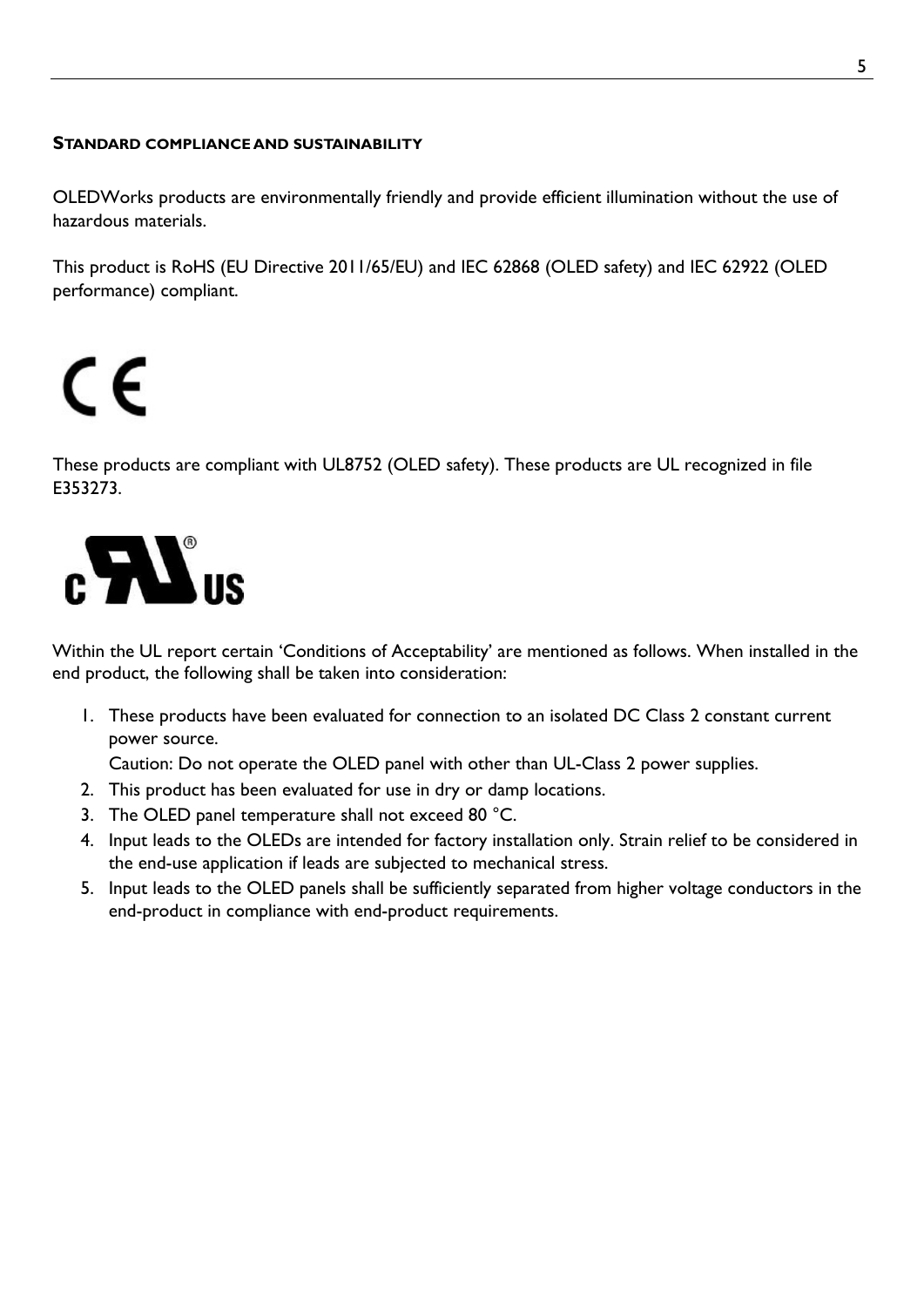## <span id="page-6-0"></span>**STRUCTURE OF AN OLED AND BRITE 3 INTERFACES**

The following gives a brief description of the Brite 3 panel.

OLED, a diode, is a solid-state lighting technology. OLED consists of various layers of organic semiconductor materials between two electrodes. Applying voltage to both electrodes activates semiconductor physics that produces light. Light is generated evenly across the entire panel surface, in contrast to point sources of tradition (inorganic) LEDs.

Considerations for optimum performance when integrated in end products include:

- Electrical energy not converted to light will result in heat generation. Since temperature affects the OLED operation (see section ??), management of heat is integral to the OLED panel design and should be maintained during integration.
- Exposing the organic materials to air and water will result in failure. Maintaining the protections incorporated in the panel configuration is vital.

Brite 3 Level 1 configuration is shown in Figure 1 and described below:

- 1. Functional organic layer: semiconductor carbon-based materials formulated for white light emission
- 2. Glass substrate: Primary structural element, transparent to visible wavelengths, protects OLED from exposure to environment
- 3. Optical foil: Scattering layer facilitates light extraction from glass and protects OLED from UV
- 4. Anode: Transparent Electrode
- 5. Cathode: Metallic Electrode also acts as reflector
- 6. Encapsulation: Thin-film encapsulation provides robust protection from environment
- 7. Metal Foil: Heat spreader to ensure uniform temperature across panel
- 8. PCB: A frame around panel perimeter, provides electrical interface to anode and cathode
- 9. Light Emission: Uniform in color, across entire surface, and all viewing angles



*Figure 1: Schematic of Brite 3 Panel, Level 1*

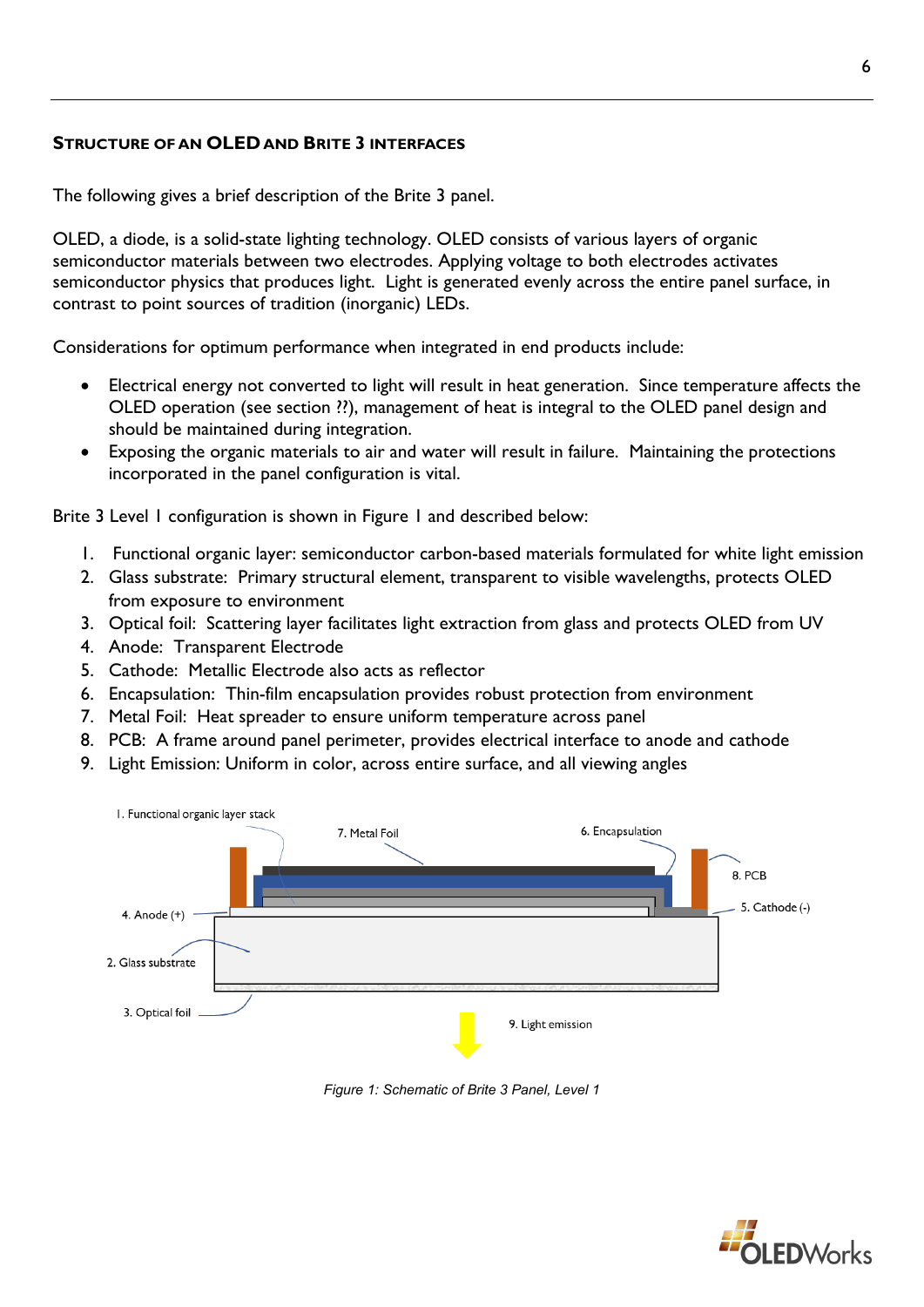Brite 3 Level 2 provides additional thermal and structural support, if needed. The addition of a thermal pad and metal black plate improves heat dissipation through radiation. Notches in the back plate are provided to enable the plate to be mounted with screws.

Brite 3 Level 2 configuration is shown in Figure 2 and described below, staring with level 1 configuration:

- 10. Heat pad: thermally conductive adhesive element
- 11. Metal back plate: provides added rigidity and radiative component to heat dissipation
- 12. Cable: wire attachment to PCB to connect with panel anode and cathode



*Figure 2: Schematic of Brite 3 Panel, Level 2*

Note that integration Level 1.5, not shown, is level 1 with the addition of the cable harness only.

Managing temperature across the panel is important for overall OLED operation, consistency and lifetime. Integration level 1 (and 1.5) and level 2 have slightly different electrical and optical performance due to differences in heat dissipation; notably, level 2 with the metal back-plate potentially has reduced temperature. For most installations, level 1 provides sufficient thermal management.

Three interfaces need to be considered:

• Thermal/mechanical interface:

the back of the OLED acts as a thermal and mechanical interface. Details are shown in Figures 1 and 2.

• Optical interface:

the OLED glass front acts as an emission 'window' and performs the function of the substrate on which the OLED is built. It provides a certain (limited) stability to the module but must not be used as a mechanical interface. An optical foil is attached to the glass front of the Brite 3 panel to improve the extraction of light and the color over angle stability.

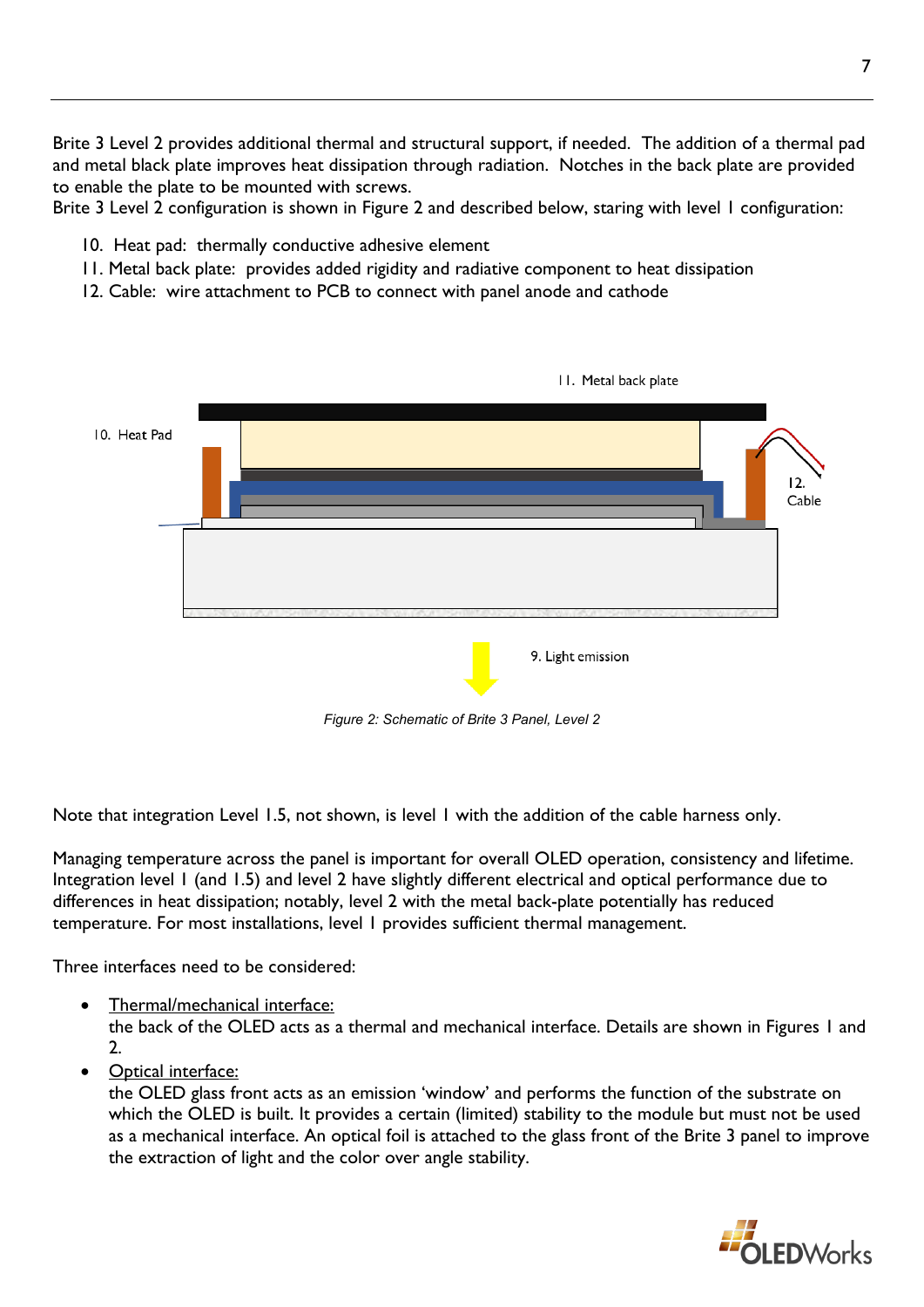## • Electrical interface:

the electrical interface for integration level 1 comprises a PCB frame attached to the substrate. The electrical interface for integration levels 1.5 and 2 comprises a cable with a Molex Picoblade plug.

## <span id="page-8-0"></span>**MECHANICAL INTEGRATION**

The Brite 3 product range incorporates the newest lighting technology to combine bright, homogeneous lighting with a super-thin and sleek product appearance. This enables the design of unique, innovative and functional luminaires. Several mechanical and handling aspects arise due to the special characteristics of the Brite 3 product family.

With an extreme thinness of 1.4 mm (level 1) to a maximum of 2.1 mm (level 2) the light panels demand careful handling. Brite 3 OLED panels are built on thin glass and encapsulated by thin-film encapsulation, making them sensitive to mechanical impact and ESD. In order to guarantee optimal operation, the panel may not be altered by any means (torsion, pressure, bending, electrical connections, etc.). Awareness of the potentially sharp glass edges and metal back-plate (applicable only to integration levels 2) is also advised.

## <span id="page-8-1"></span>**Integration aspects**

When designing a luminaire with a Brite 3 product, please ensure that the following aspects are considered.

## <span id="page-8-2"></span>**General recommendations for Brite 3 product family**

Surface integrity: Do not puncture, cut, or otherwise alter or breach the panel integrity. This includes alteration initiated on either the back or the front side of the panel.

Point loads: Prevent exerting point loads on the OLED light source of your luminaire. Point loads of 4N applied with a round shaped tip with a 0.25 mm radius can lead to local damage on the back. This can be caused e.g. by forces to both the light emitting front or the encapsulated back.

Solder joints can locally increase the thickness of the light source and may result in point loads when mounted or temporarily placed into flat, rigid constructions. Figure 3 on page 11 shows how particles or locally increased thicknesses may lead to point loads and/or deformation.

Scratching: Please avoid any type of scratching (e.g. with a pen), pressure or other temporary forces on the light source as this can also result in temporary, local point loads and may damage the product.

Environmental conditions: The Brite 3 product family is designed to operate optimally in indoor luminaire applications as defined in the product datasheet. Any use outside the recommended environmental conditions, including high humidity, high temperature, and/or contact with water or dew, can lead to the product's damage and malfunction. Suitable protection is therefore necessary to help guarantee the product's reliability.

Mechanical fixation: Brite 3 products are designed to be mechanically fixed into luminaire housing units. Due to the fragility of the components the mechanical interfaces need to be designed with care. Please consider the following recommendations:

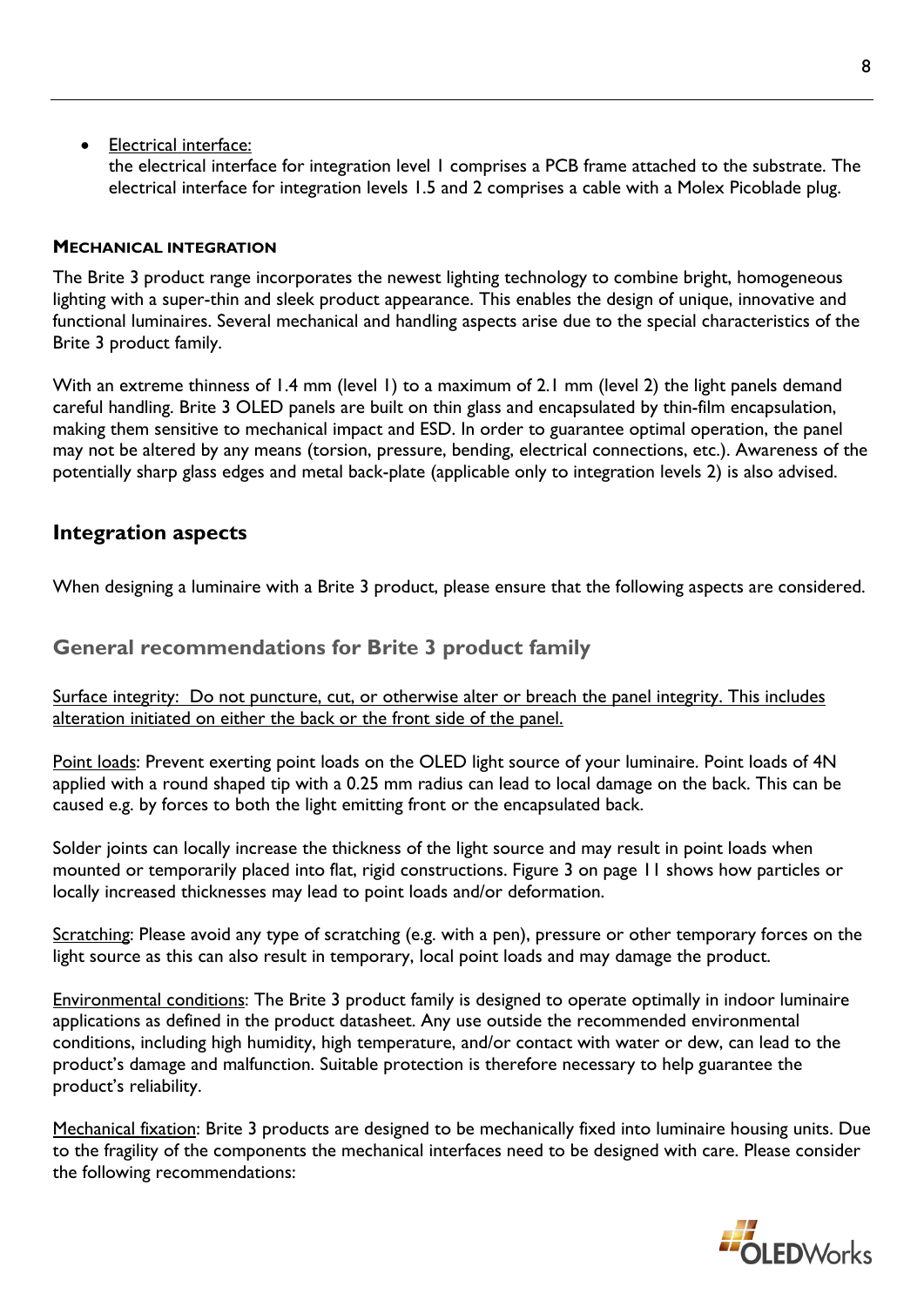- Avoid clamping or any other mounting methods that create local forces or cause bending that may damage the light source.
- Design the mounting structure so that it provides additional stability to the fragile light source. Do not design a mechanical fixture that holds the light source with a single touch point.
- The electrical wires are not meant to be used for mechanical fixation and must not be exposed to pulling forces of any kind as no strain relief is provided by the product.
- The use of glue (for all integration levels) or screws (applicable only to integration level 2) is recommended for mounting Brite 3 products to luminaire housing units.

## *Glue / Adhesives*

Gluing is a recommended mounting option for all OLEDWorks Brite 3 products. However, any formation of local forces needs to be avoided.

The glue and thin-film encapsulation need to be chemically compatible. Common adhesives based on epoxy, solvent free urethane, acrylic and vinyl are generally suitable. Specific adhesives can be used according to requirements of flexibility, impact strength, and thermal conductivity. Chemical compatibility of the thin film encapsulation with different types of glues depends significantly on the composition and type of curing/hardening/post processing of the adhesive. This can be generalized but not limited to the following criteria:

- Adhesives should be solvent-free to ensure the compatibility with TFE organics
- If adhesives are processed at a higher temperature (e.g. to induce a chemical reaction or as hot melt) the processing temperature should be as low as possible and must not exceed 85 °C for max 115 min.
- Adhesives should be non-electrically conductive

Avoid any type of glue that shrinks or creates heat during curing or drying as this may result in damage to the light source.

Please ensure that almost the entire area of the metal foil is covered when applying glue to the back of the light source (avoid formation of bubbles or other contamination). This provides safe mechanical mounting and a homogeneous thermal interface (see section on thermal integration on page 20). Avoid gluing the PCB and local gluing as this may result in pull or push forces and point loads. Limit glue application to the area covered by the metal foil taking special care to avoid the glue getting under the metal foil or having contact with the encapsulation and glue below the foil.

When using glue on the front of Brite 3 products, the chemical and mechanical compatibility of the glue with the surface of the optical foil on the light source also need to be ensured. Please refer to Figure 1 which shows the location of the foil. It is attached, using transparent adhesive that is on the mounting side, to the OLED glass primarily for optical performance. It may not be able to withstand the mechanical forces exerted by a housing or other mounting component glued to its surface.

## *Screws*

Screws are another recommended mounting option for integration level 2. In order to avoid bending or delamination of the housing frame while mounting the OLED panel they should not be over-tightened. Please check for deformation of the back-plate.

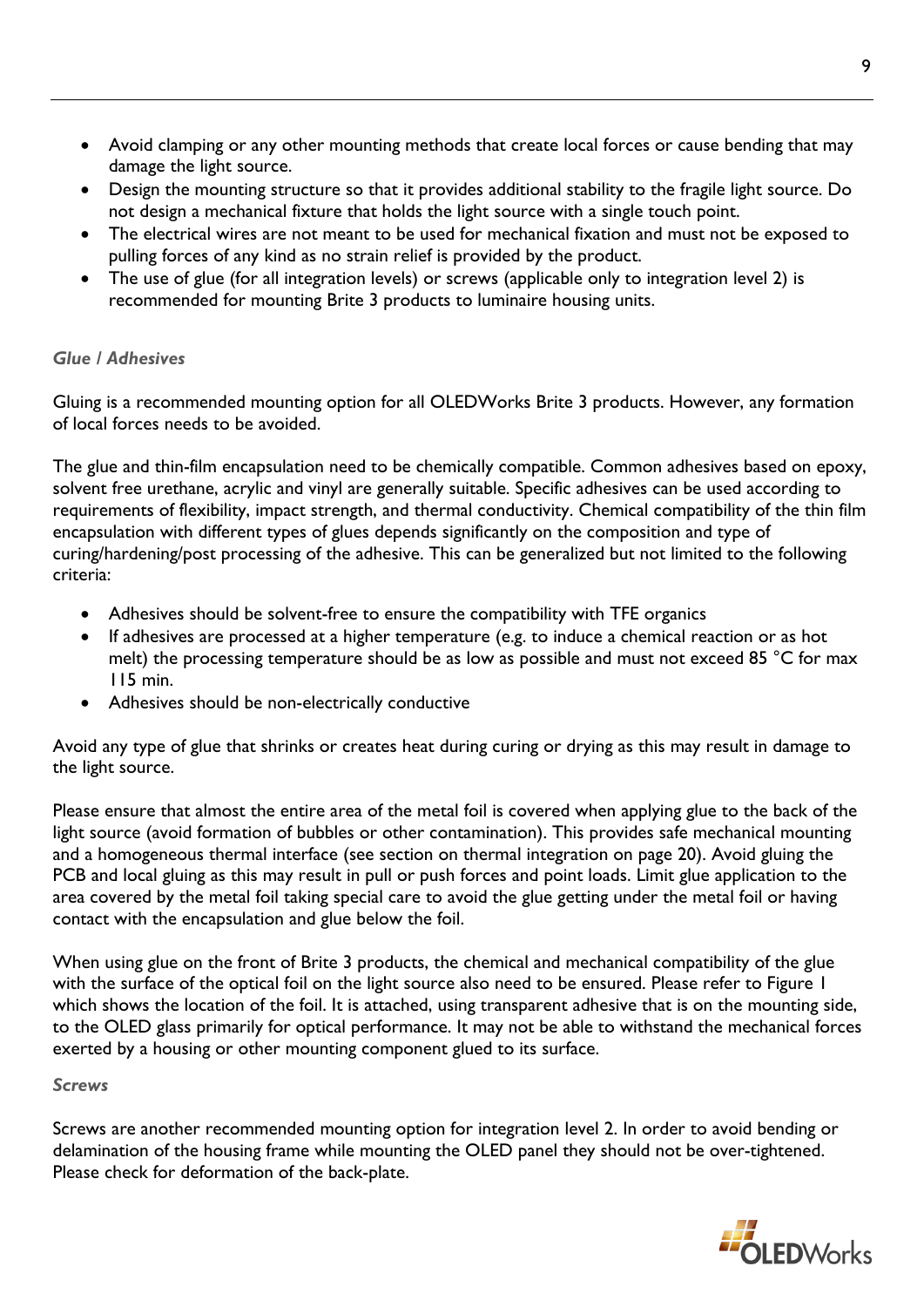Only use fitting screw positions as shorter distances between screws (see datasheet) can stress the light source and may lead to damage. Do not use counter-sunk screws because this may also lead to lateral stress on the back-plate and thus damage the OLED.

Use only flat mounting parts; particles, bent and bendable surfaces will lead to point loads, torsion or bend the light source which can cause damage.



*Figure 3 - example of unintended bending due to particles and force to the front*

Depending on the mounting surface, insulation may be necessary in order to prevent electric short circuits near the solder joints or to any of the unused, exposed solder pads on the PCB. Care should also be taken to prevent shorting from the PCB to the metal foil.

# <span id="page-10-0"></span>**Specific recommendations for integration levels 1 and 1.5**

The Brite 3 panel in integration levels 1 and 1.5 is optimized to enable sleek, virtually seamless luminaire designs. However, special attention should be paid when designing mechanical fixation. This integration level is particularly sensitive to mechanical impacts such as:

- point loads resulting from forces from either side, including front edges caused by a housing unit or frame
- local stress to any component of the device
- any force on the soldering pads
- tension due to torsion or bending caused by the luminaire design

Please provide a gap between the top of the PCB and the mounting component of your luminaire (0.2 mm is recommended) to avoid any kind of torsion or bending of the light source. The OLED panel can be loosely nested in a fixture or frame without glue, taking care to provide gap around the edges.

The luminaire design needs to provide the light source with a good thermal interface (see section on thermal integration on page 27). This may or may not require thermal coupling to end-product housing.

## *Example solution*

A solution involving the aspects mentioned above is given in the following:

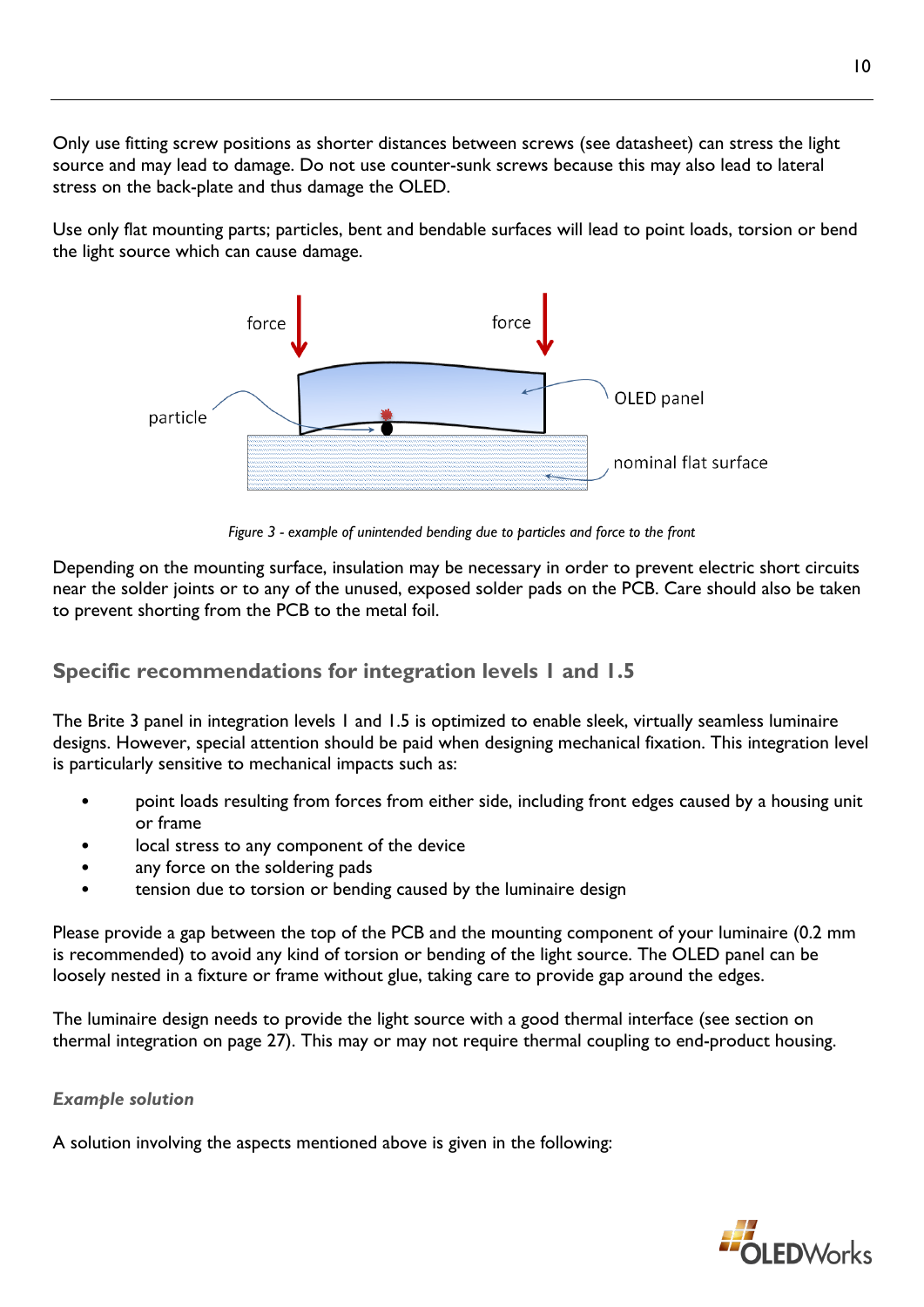The Brite 3 integration level 1 can be glued to a flat surface preferably with a heat pad to improve the heat dissipation. Standard double-sided adhesive can also be used although it may lead to reduced thermal performance.

Assembly: Particles or contamination caught in the glue applied to the metal foil of the OLED panel may cause point loads and damage and should be avoided. The glued area should be slightly smaller than the metal foil (see Figure 5). Localized contact should also be avoided. The PCB frame of the light source needs to be kept free of any fixation material.

Heat pads or double-sided adhesives with enough thickness should be used due to the difference in thickness between the PCB area and the active, light emitting area (refer to the product datasheet). 3M 8708-05 with a thickness of 0.5 mm is recommended. Alternatively, the luminaire's mounting surface should be designed to compensate for the difference in thickness, ensuring a required gap of 0.2 mm between PCB and mounting surface.

A practical example taking all mentioned aspects into consideration is incorporated into the design of integration level 2 (see Figure 2).

# <span id="page-11-0"></span>**Specific recommendations for integration level 2**

The Brite 3 products for integration level 2 come with a metal back-plate and cables for improved robustness and easier mechanical and electrical integration.

The following aspects need to be considered:

- Prevent point loads from either side including front edges caused by a housing unit or frame
- avoid localized stress to any component
- avoid tugging forces on the cables
- avoid repeated movement of cables which could cause them to break near the soldering points

Integration level 2 can be mounted to a flat surface with four screws. The screw notches are in the corners (please refer to the technical drawings in the product datasheet). Special care must be taken in choosing the correct screws (no counter-sunk screws) and precise screw pitch to prevent mechanical stress to the housing.

## <span id="page-11-1"></span>**Cleaning instructions**

Please avoid scratching the front glass with any hard or sharp objects. Use isopropanol or ethanol to remove stains and fingerprints. OLEDs can be cleaned with any soft textile.

For everyday cleaning, the use of a compressed air de-duster is recommended. Should fingerprints or more persistent contamination have occurred, isopropyl alcohol should be applied to a lint-free cloth. Apply a little of the liquid to the cloth and gently wipe the surface of each OLED with a circular movement, beginning at the center and moving towards the edge. Never use water on the OLEDs as this may shorten the lifetime or reliability of the product.

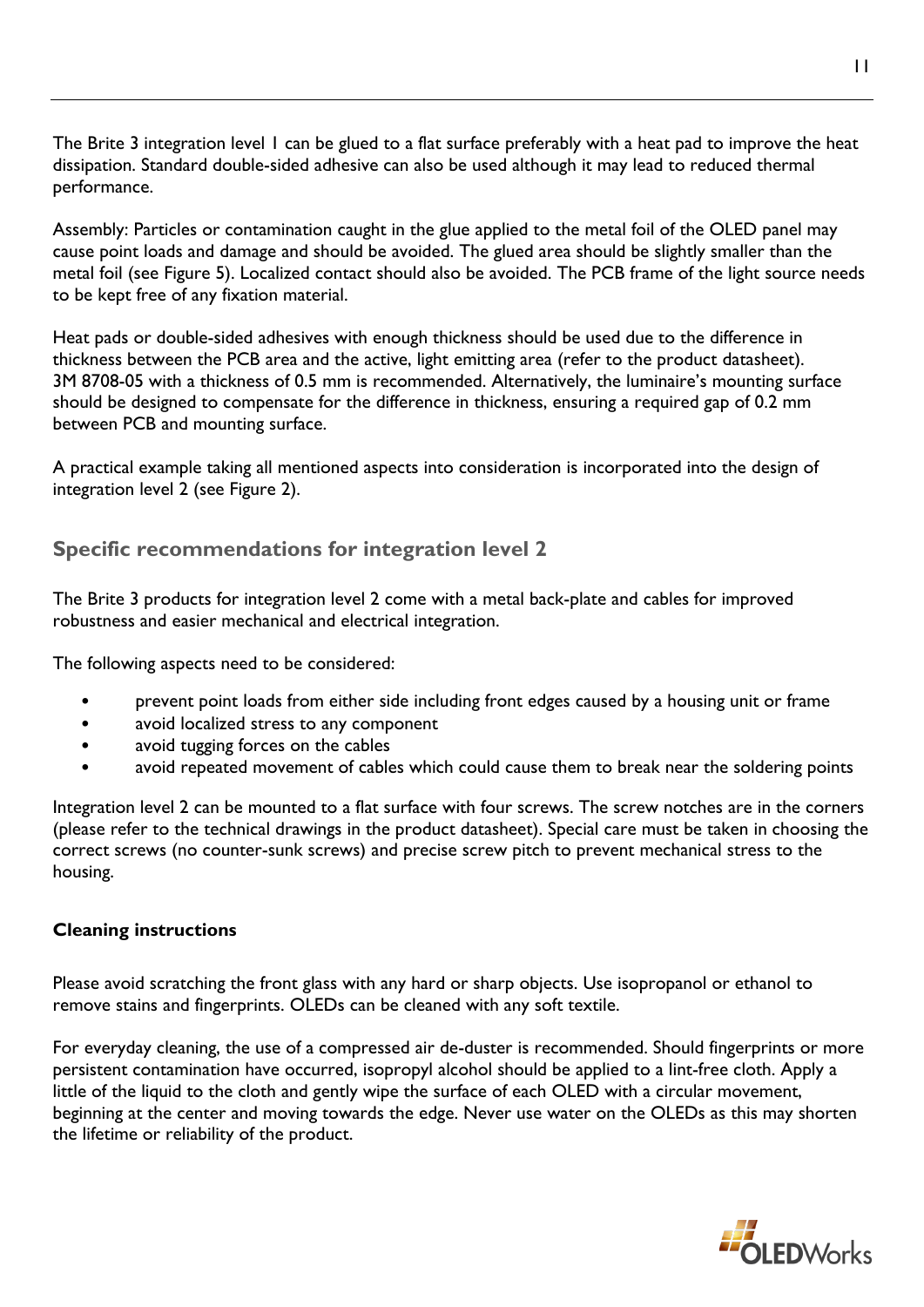## <span id="page-12-0"></span>**OPTICAL INTEGRATION**

In contrast to all other light sources, OLED technology provides diffuse and homogeneous light emission, naturally, without additional optical means nor the efficiency losses associated with diffusers or waveguides. The Brite 3 product family thus enables extremely thin luminaire designs with incomparably uniform light emission.

Luminaire designs or lighting applications using Brite 3 products may include the integration of other optical elements, be it for aesthetical reasons, safety or to intentionally alter the optical performance (e.g. color). These alterations can affect the performance of color, luminance, efficiency, and angular dependency of color and luminance.

This section discusses considerations when integrating additional optical elements. It is not intended to provide quantitative dependencies for a combination of optical elements.

## <span id="page-12-1"></span>**Types of optical elements**

Luminaire manufacturers are free to integrate additional optical elements in order to optimize performance with respect to the requirements of the specific application. Properties such as color point, color rendering, color over angle, and off-state appearance can be adjusted by applying additional optical elements.

Please note that the direct attachment of additional optical elements by optical gluing to the diffuser foil could significantly alter the scattering properties of the standard foil of the panels with a standard surface finish.

A small gap left between the panel and the optical element can limit these changes. However, the interfaces towards the gap may also generate losses due to the difference in refractive indices between the OLED, air gap and the optical element.

Combining different optical elements is possible but interactions (see below for different types of optical elements) must be considered in the individual design.

During assembly, inclusions (air bubbles, dust or other contamination must be avoided as they will remain constantly visible and may also alter the performance of the optical element. Please also refer to the precautions in the section on mechanical integration (see page 10).

## **Scattering elements**

Panels with the standard surface finish come with a scattering element in the form of a diffuser foil attached to the glass surface of the OLED panel using an optically clear adhesive (OCA), see Figure 1. This version of the Brite 3 is optimized for high light output and minimal color change over angle.

## <span id="page-12-2"></span>**Refractive elements**

Refractive elements like optical plates with dedicated structures can be applied to partially alter the beam shape. Leaving a gap between the optical plate and OLED panel is recommended for this purpose.

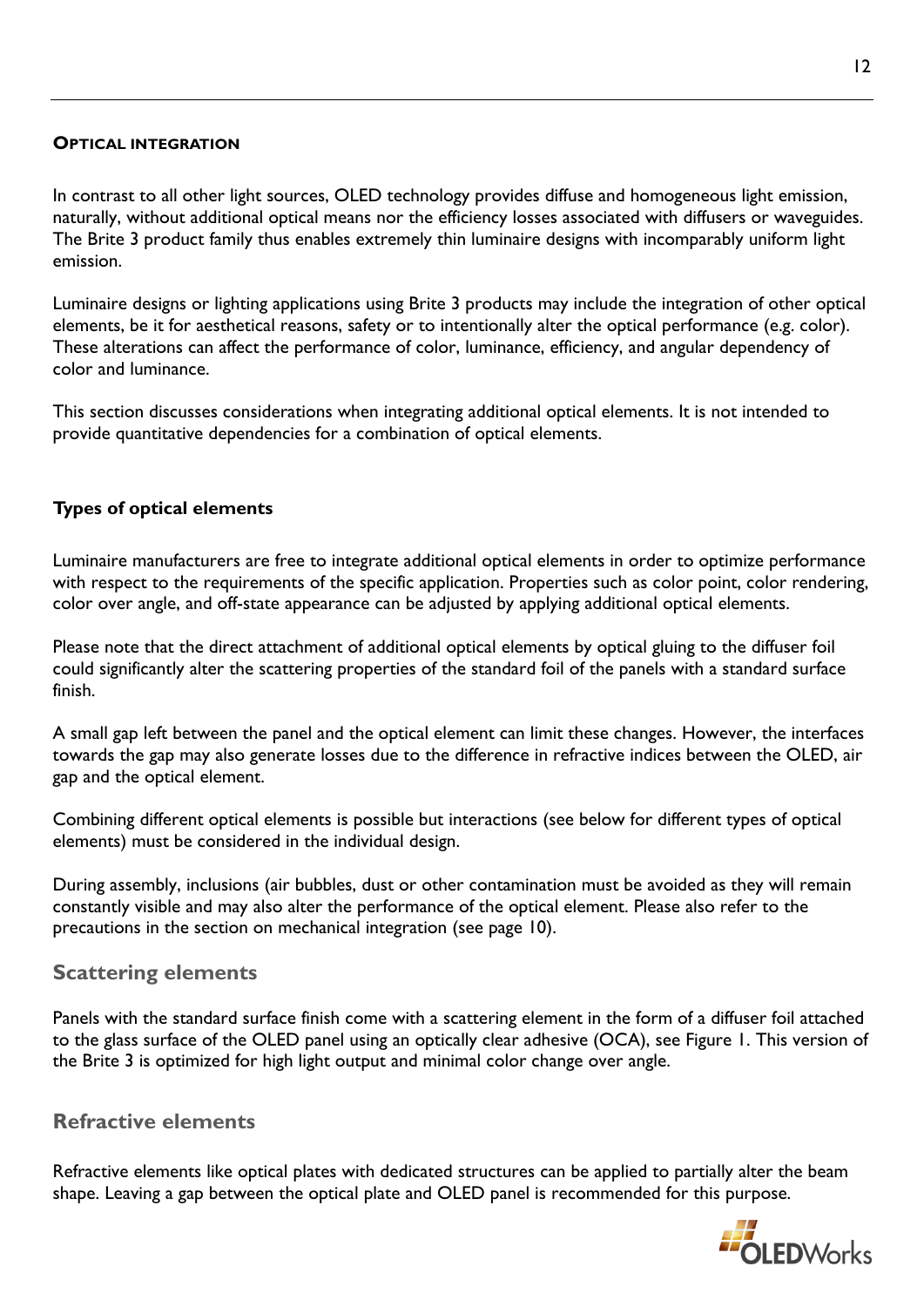Refractive elements can also be used together with scattering elements (taking the recommendations mentioned above into account).

## <span id="page-13-0"></span>**Absorbing elements**

Similarly, to colored transparent plates, foils or semitransparent printed layers, absorbing elements can be applied to the front of the OLED to tune the emission color, adjust the color-rendering index, or display graphics. These elements all have the intrinsic drawback of reducing the overall luminous efficacy of the system.

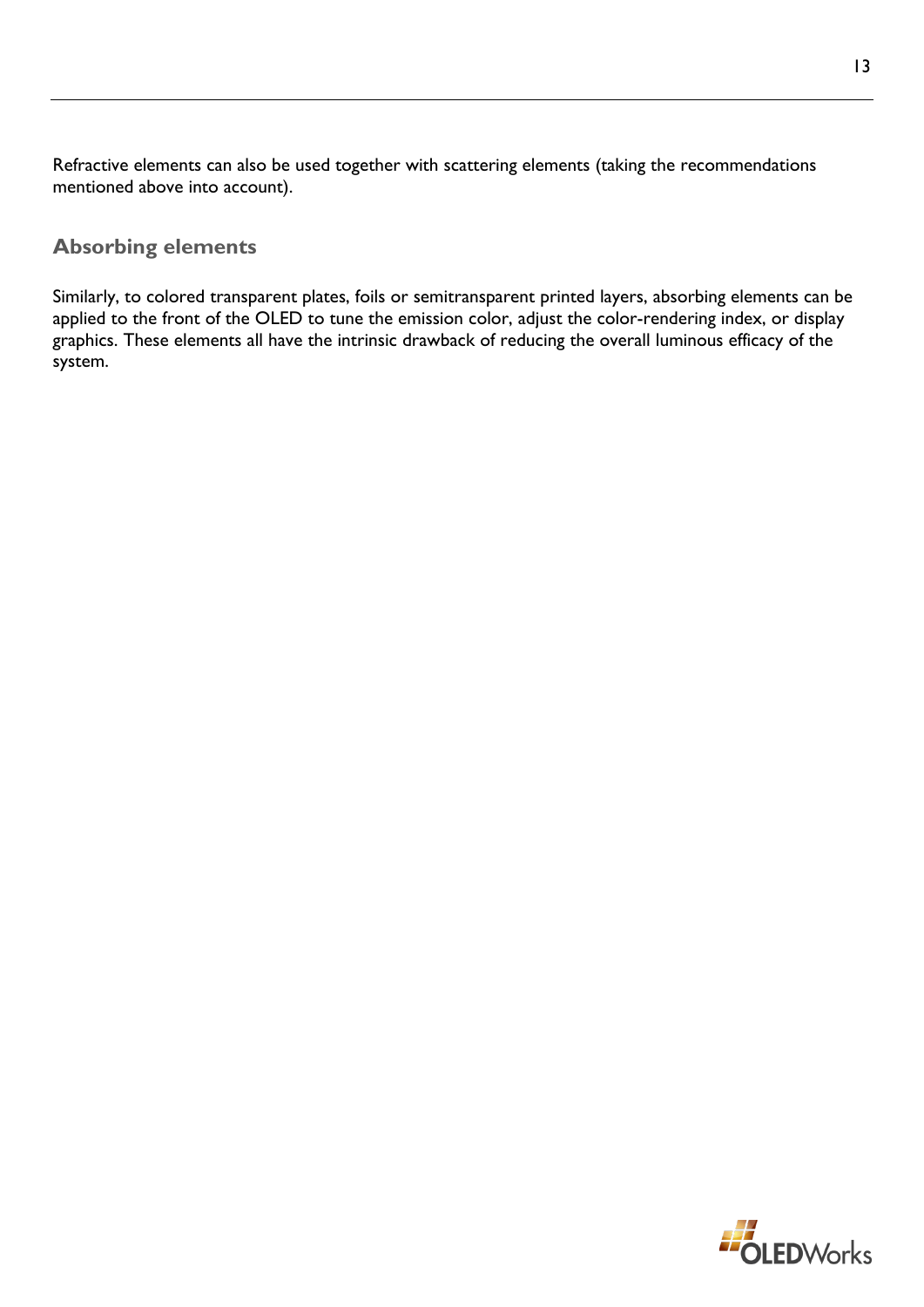## <span id="page-14-0"></span>**ELECTRICAL INTEGRATION**

This chapter introduces basic concepts on how to integrate OLEDWorks Brite 3 panels into a luminaire with respect to driver selection, electrical wiring and contacting recommendations.

#### <span id="page-14-1"></span>**Driver selection/ requirements:**

## 1. Current control is recommended

Current control offers the most stable way of powering OLED panels due to the OLED currentvoltage characteristic and the relationship between luminous flux and current.

2. Output current ripple should be low

The DC current should have a low ripple. High current ripples could lead to inhomogeneity within the OLED, as well as to reduced lifetime and reliability. Typically, switch mode power supplies require a current ripple running through the current sense feedback resistor to work properly. Small ripple values are acceptable. A safe measure would be to keep the peak-to-peak value of the ripple below 30% of the mean value.

3. Avoid transient overshoot

When turning OLED and power supply on and off and due to other transient conditions, e.g. pulse width modulation (PWM) switching, voltage and current overshoots may occur. These overshoots should be avoided and kept as low as possible. A soft start is recommended.

4. Take varying OLED voltage into account

The forward voltage of an OLED may vary due to forward current, ambient temperature and selfheating. Additionally, the forward voltage will increase during nominal operational lifetime. Forward voltage data are provided in the OLED panel datasheet. Also account for voltage contributions from system wiring if drive placed remotely.

5. End of Life (EOL) protection

The driver output voltage increases over lifetime of the OLED in constant current mode. The higher voltage leads to higher power consumption at constant current and hence to higher temperatures. An optional voltage limiter for the protection and safety of the driver and OLED can be used.

OLEDs are a sold-state lighting technology and are compatible with typical control protocols such as DALI, TD, DMX. They are also compatible with 0-10V dimming and PWM dimming systems.

In addition to the guidelines above, please ensure that your application design maintains current, voltage and power within the specified range in order to help protect the OLEDs even in case of misuse of the luminaire, e.g. powering with wrong voltage settings or in fault conditions that exceed the limits given in the datasheet. Both may lead to safety risks or damage of the OLED.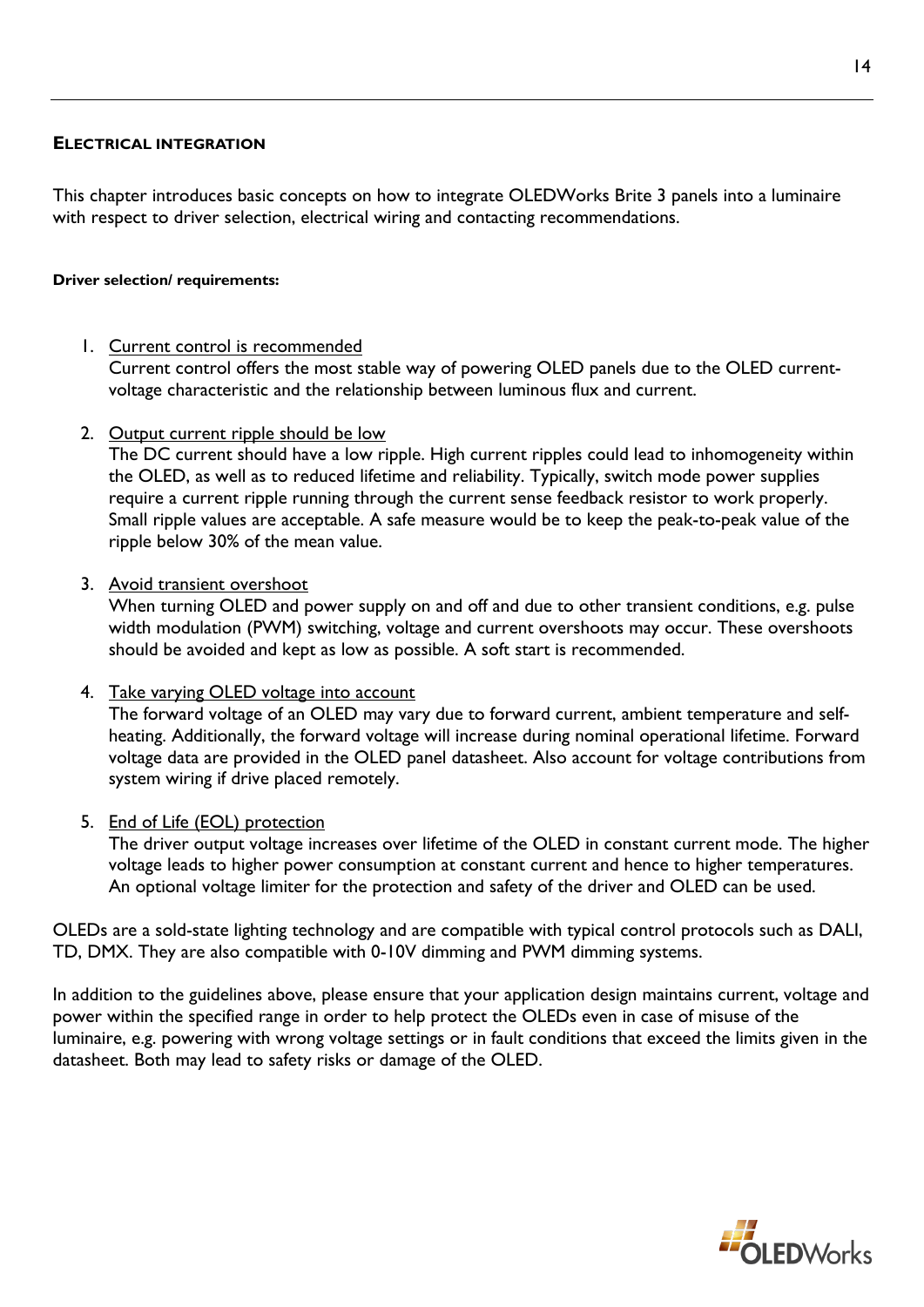# <span id="page-15-0"></span>**Electrical wiring and contacting**

OLEDs can only be operated at DC current and in a forward direction. Reverse polarity will damage the product.

## <span id="page-15-1"></span>**Serial interconnection**

Technically, OLEDs can be connected in series. In practice, certain safety standards and regulations need to be considered:

Connecting multiple OLEDs in series requires a higher output voltage from the driver. If voltages become higher than the safety extra low voltage limits (SELV) additional precautions are necessary. For most applications the limit is 2 panels in series for a combined voltage of 48VDC.

## <span id="page-15-2"></span>**Parallel interconnection**

In case of connecting OLEDs in parallel, please note the following: This may result in asymmetrical current distribution to the OLEDs and lead to the variation in panel performance. This can be exacerbated by differences in voltages, panel to panel, due to wiring design. The safety aspects mentioned for general use and serial interconnection still apply.

# <span id="page-15-3"></span>**Establishing electrical connections (soldering recommendations)**

Wires should be soldered to the predefined plus and minus pole solder pads to establish an electrical connection (see technical data sheets).

We recommend soldering to establish an electrical contact. As high temperatures may damage the OLED panel, we recommend not exceeding the following parameters:

- maximum temperature of the soldering tip: 370 °C
- maximum soldering time in total: 5 seconds

Keeping the overall soldering time (duration of temperature impact) to a minimum can be achieved by using hot bar soldering equipment that simultaneously solders both contacts (recommended). If individual wires need to be soldered the temperature of the OLED contact area should be left to cool down before this is done.

Do not let solder bridge to metal foil. Do not touch metal foil with hot soldering iron.

Reminder: Insulation may be necessary in order to prevent electric short circuits near the solder joints or to any of the unused, exposed solder pads on the PCB.

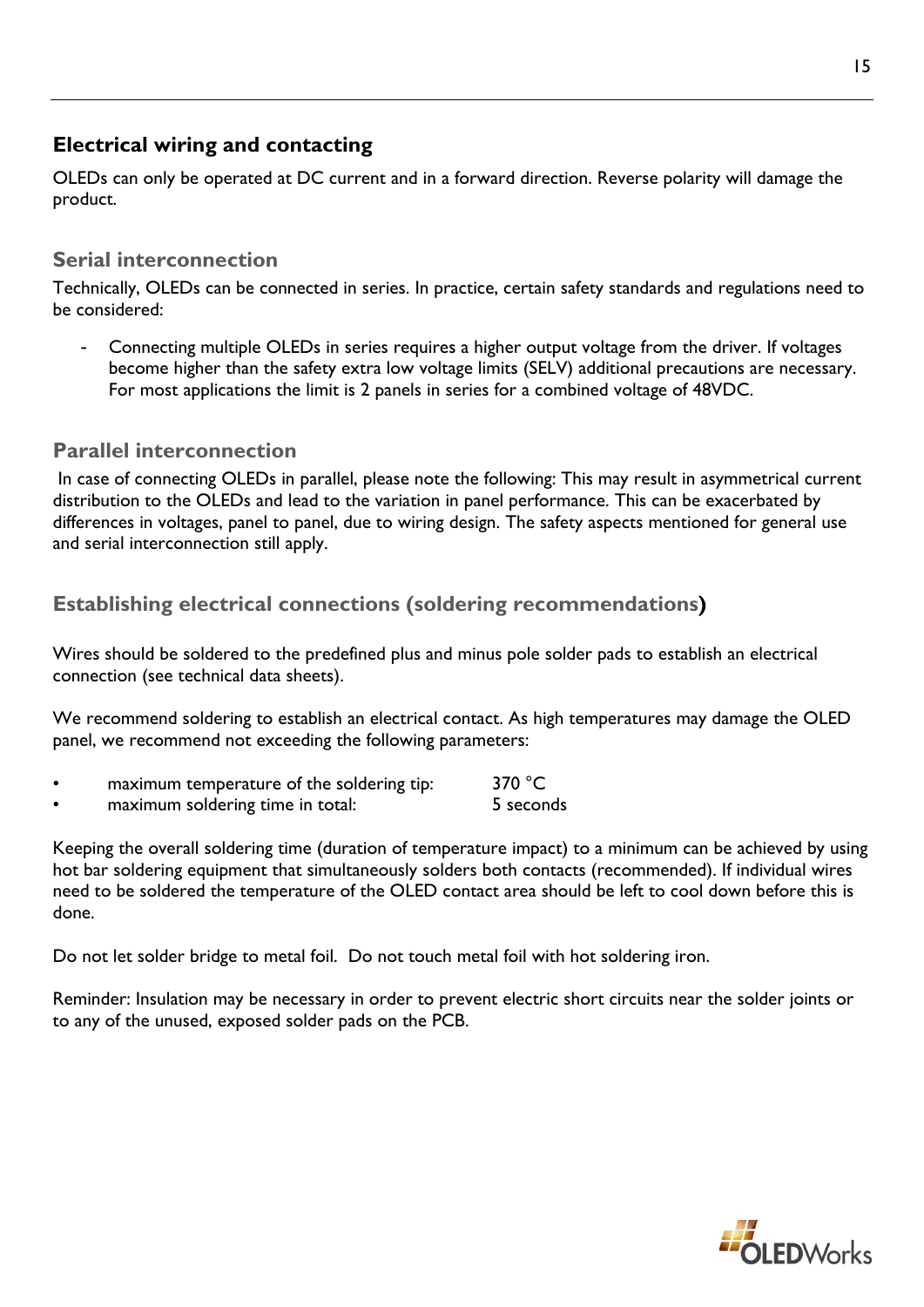# <span id="page-16-0"></span>**Cables**

The length and type of cable needs to be considered in the design process of an application. Electrical loss due to the resistivity of the cables affects driver performance.

• Wire resistivity leads to electrical loss and a voltage drop depending on wire lengths. When operating at a constant current the driver increases output voltage to reach the requested target driving current. Device performance is not instantly affected; however, the system will reach end of life more quickly as the upper voltage limit (i.e., 24V DC driver) of the driver output window is reached faster.

In both cases the maximum voltage drop due to the cables should not exceed 1(one) V.

Cables need to be selected in accordance with regulations and safety standards.



*Figure 4 – theoretical estimation of drop voltage vs. wire length for a solid copper wire of 0.129 mm<sup>2</sup> cross-section and I<sub>in rated</sub> = 0.215 A* 

The resistance (and consequently the voltage drop for a given current) of a cable can be theoretically estimated taking the wire cross-section, the material (specific resistance) and its length into account. An example is given above for a copper wire with a  $0.129$  mm<sup>2</sup> cross section. Please note that translating AWG values into wire cross-sections is not as dependable if stranded wires are used.

Be aware that it is the overall length of the wires and not the distance between driver and OLED that is relevant.

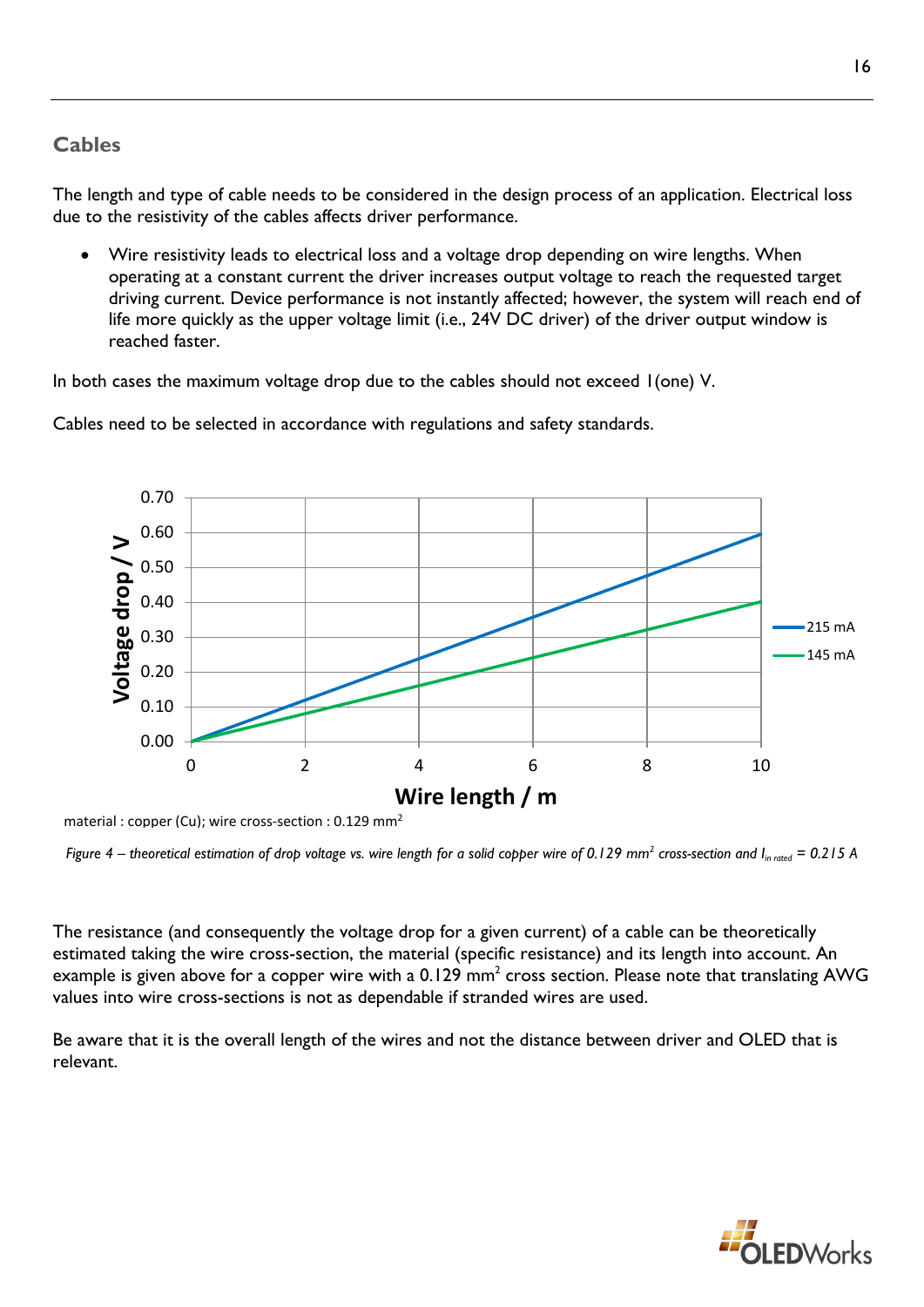# <span id="page-17-0"></span>**Assembly**

# <span id="page-17-1"></span>**Electrostatic discharge (ESD)**

## *Introduction to ESD*

Electro Static Discharge (ESD) can damage electronic components such as LED chips or OLED panels, resulting in early failures. Avoiding ESD damage to finished end products requires extensive measures when implementing electronic components. This is also valid for the implementation of OLED electronic components.

## *ESD in production environment*

Reduction of ESD is required in the production environment, and ESD-vulnerable products should be packaged and delivered in ESD-safe packaging. The purpose of an effective ESD control strategy is the reduction of line failures, final inspection failures and field failures.



*Figure 4 – Protection against ESD in manufacturing environments [source: Philips]*

## <span id="page-17-2"></span>*General recommendations in assembly*

- Buildup of static friction between the product and surroundings should be minimized and all equipment (including floor, worktops etc.) should be electrically grounded.
- As shown in [Figure 7,](#page-17-2) workers should be grounded and wear ESD-safe clothing

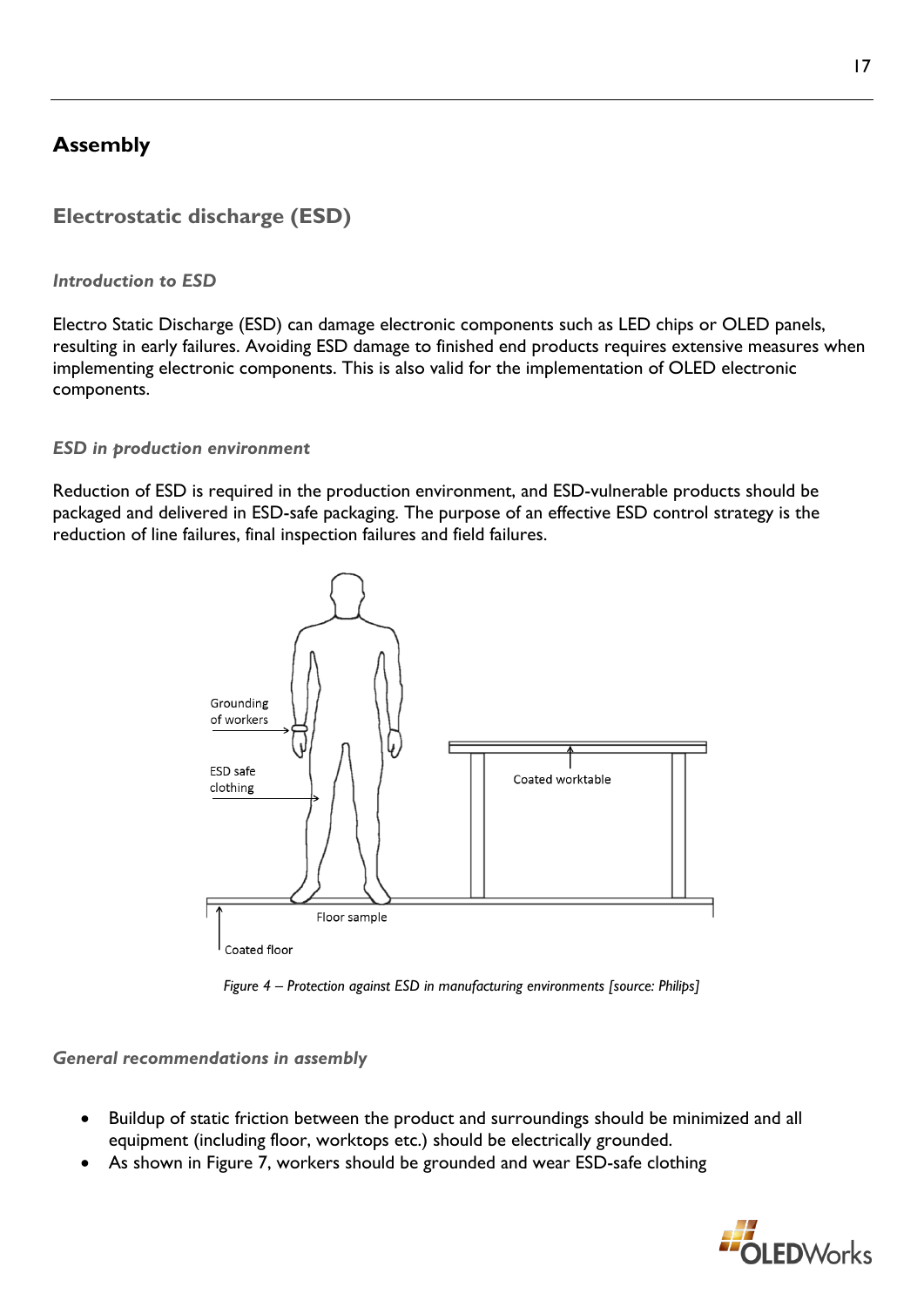- Low levels of humidity also increase buildup of electrostatic and should be avoided. A level of 50% or more is recommended.
- Use of antistatic packaging for storage and transport is recommended.

For further information, please contact OLEDWorks (see contact details at the end of this guide).

18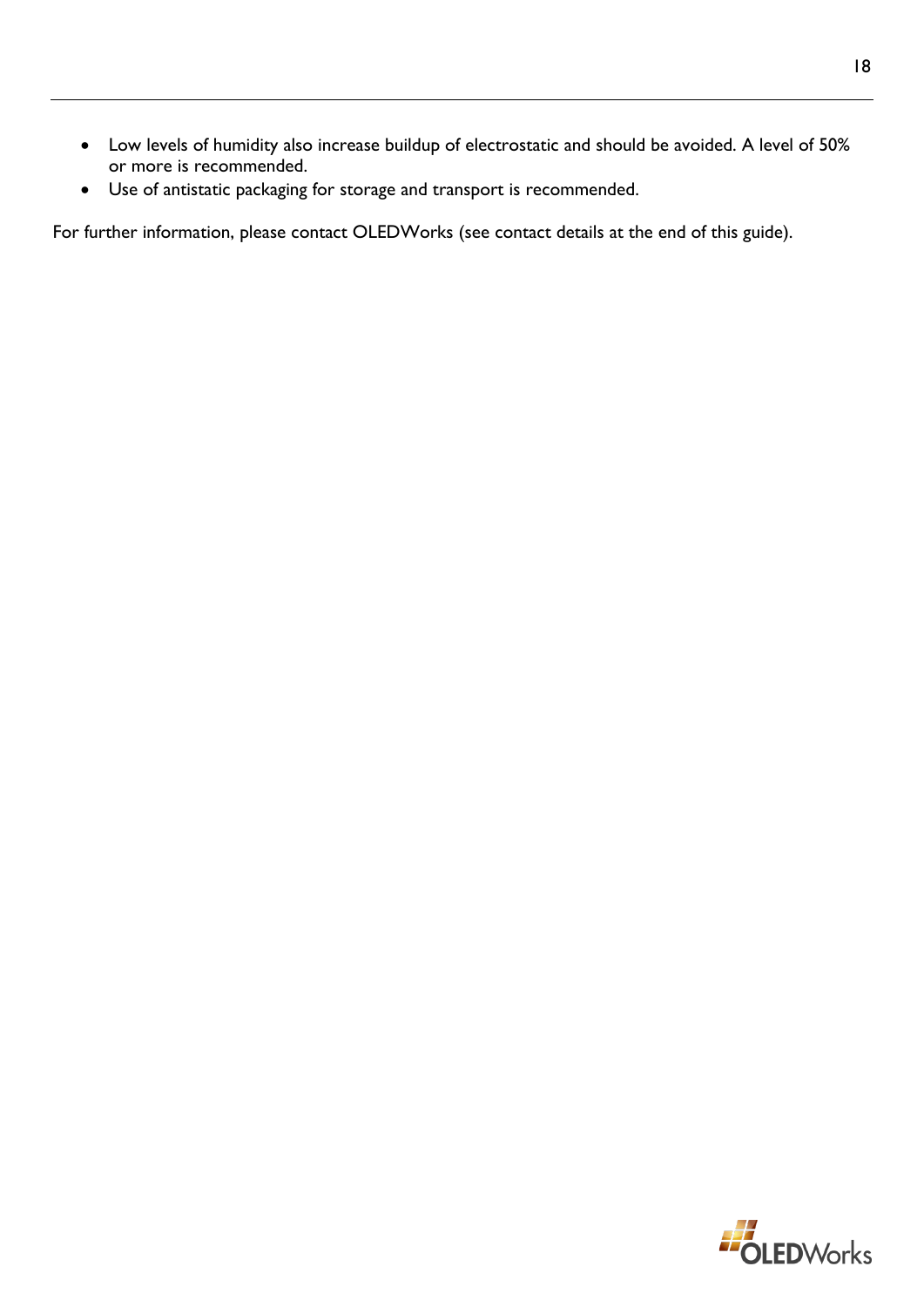## <span id="page-19-0"></span>**THERMAL INTEGRATION**

OLEDs are solid-state lighting components. Like other electronic components the behavior of an OLED depends on its thermal state. The ambient temperature conditions, the OLED driving parameters and the design of the end-product influence the OLED operating temperature.

Operating temperature has an impact on a several parameters including:

- driving voltage at a given current
- achievable lifetime (lumen maintenance)
- achievable reliability  $\frac{1}{2}$  $\frac{1}{2}$  $\frac{1}{2}$  (abrupt, catastrophic failures)

Local organic temperature differences in the OLED Panel may result in inhomogeneity. As the OLED itself also generates heat, depending on the driving current, the current directly impacts on the parameters given above.

Thermal requirements must be considered thoroughly in the design of the luminaire to achieve proper optical results and the targeted lifetime.

This section:

- provides information on the general requirements for reliable operation
- gives guidance on how to measure organic temperature
- lists typical aspects that may influence device temperature and performance
- describes the differences between integration level 1 and integration level 2

## <span id="page-19-1"></span>**Integration aspects**

<span id="page-19-2"></span>**General remarks**

## *Description of the Brite 3*

Regardless of the integration level, the Brite 3 comprises one major interface on the back which needs to be considered for thermal integration. At integration levels 1 and 1.5 the back is made of thin metal foil (silver-like appearance) while at integration level 2 the back is made of a metal (anodized aluminum) plate of 0.5 mm thickness.

The Brite 3 integration levels 1 and 1.5 comprise basic thermal functionality as they are designed to minimize OLED panel thickness for minimum element thickness and allow the highest degree of freedom in the design of luminaires. The metal foil spreads the heat. The primary mode of heat dissipation is convection cooling across the front of the OLED. Convection cooling depends on fixture design, installation orientation, ambient temperature and ambient airflow. Therefore, it is recommended that

<span id="page-19-3"></span><sup>1</sup> Reliability - the ability of the OLED panel to perform its required functions under stated conditions for a specified period.

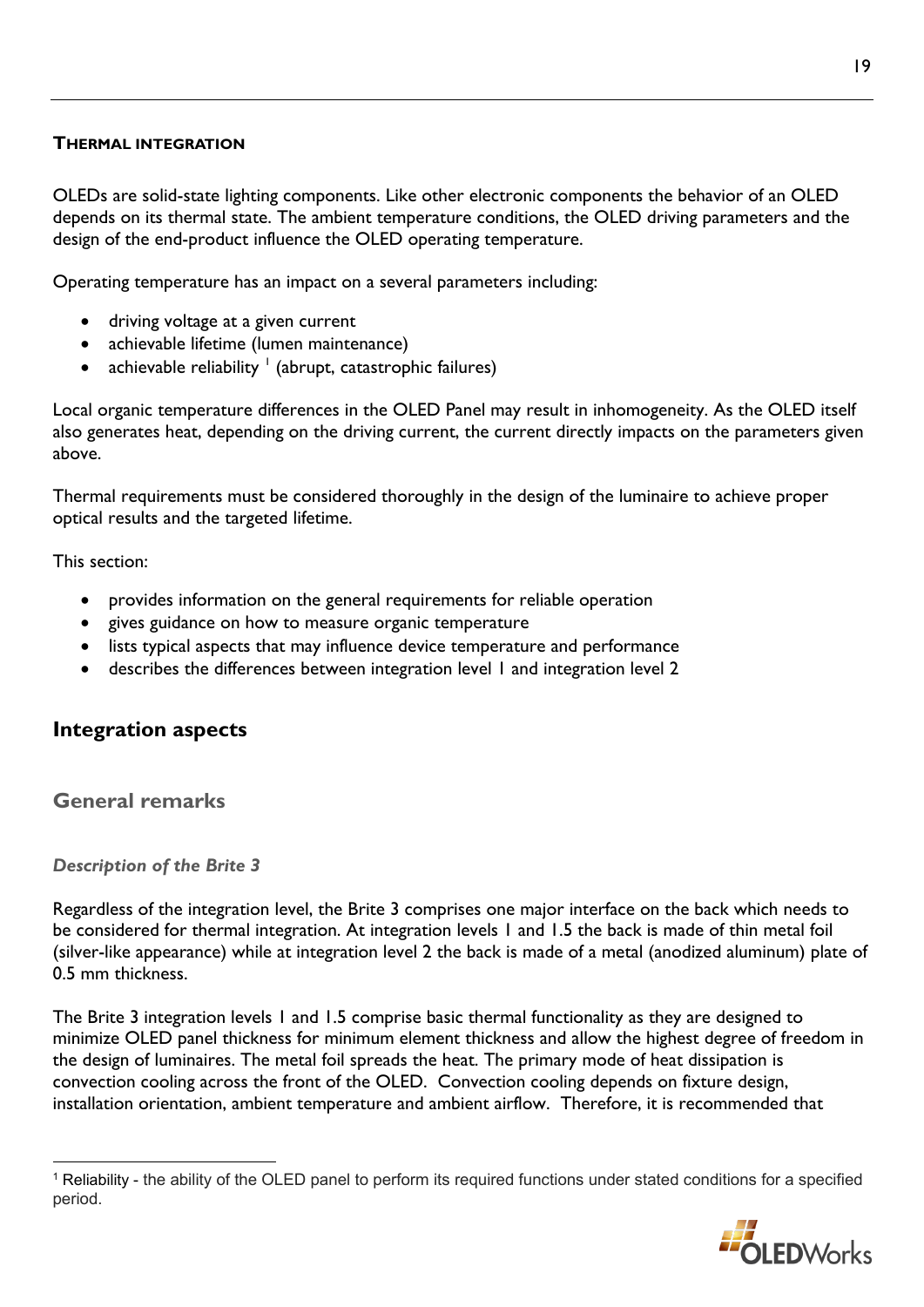additional heat dissipation be integrated in the luminaire or system design. Due to the large panel surface area, this can be readily achieved without heavy, thick heatsinks.

Integration level 2 feature a black metal back-plate for additional heat dissipation by radiation coupled with the metal foil by a heat pad for optimal thermal conductivity.

In the following the term 'thermal interface' relates to the metal foil (heat spreader) for integration level 1 and the metal back-plate for integration level 2.

## *Reliable operation*

Products must be operated below a certain temperature level to achieve reliable operation throughout the targeted timeframe.

Apart from the likelihood of abrupt failures, (gradual) lumen maintenance is also temperature dependent. The Brite 3 was designed for L70B50<sup>[2](#page-20-0)</sup> = 30,000 hours at an organic temperature of  $35^{\circ}$ C at 2.08mA/cm2. This temperature is reached when the product is used at the rated current in vertical position at room temperature. Any other temperature results in lower or higher L70B50. The actual organic temperature is affected by power dissipation (driving current), thermal dissipation (thermal design) and ambient temperature.

Reducing temperature can significantly extend the expected lumen maintenance (for more information please see Figures 9, page 30 & 31).

The driving conditions, ambient conditions and the thermal design contribute to the actual organic temperature of the panel, which determines lifetime. This can generally be controlled by:

- control of ambient temperature (of the luminaire, consequently also of the OLED)
- active cooling (within the luminaire)
- reduction of driving current (affects brightness)

Each of these approaches has a drawback:

- ambient temperature control options limited to customer requirements may interfere with the recommended OLED panel temperature.
- active cooling options may add to the thickness of the luminaire design, limiting freedom of design.
- current control affects the amount of light generated and the brightness of the product. While this may be undesirable for some applications it may be a desired for others.

A thorough assessment of customer needs and application requirements and choosing from a combination of the measures mentioned above best suited to the design is therefore recommended.

Thermal management can often be managed by simply:

1. Ensure the front face of the OLED panel is open to convection. Do not block behind insulators such as acrylic layers.

<span id="page-20-0"></span> $2$  L70B50 describes the point in time when 50 % of the remaining population yields at least 70% of the initial luminous flux.

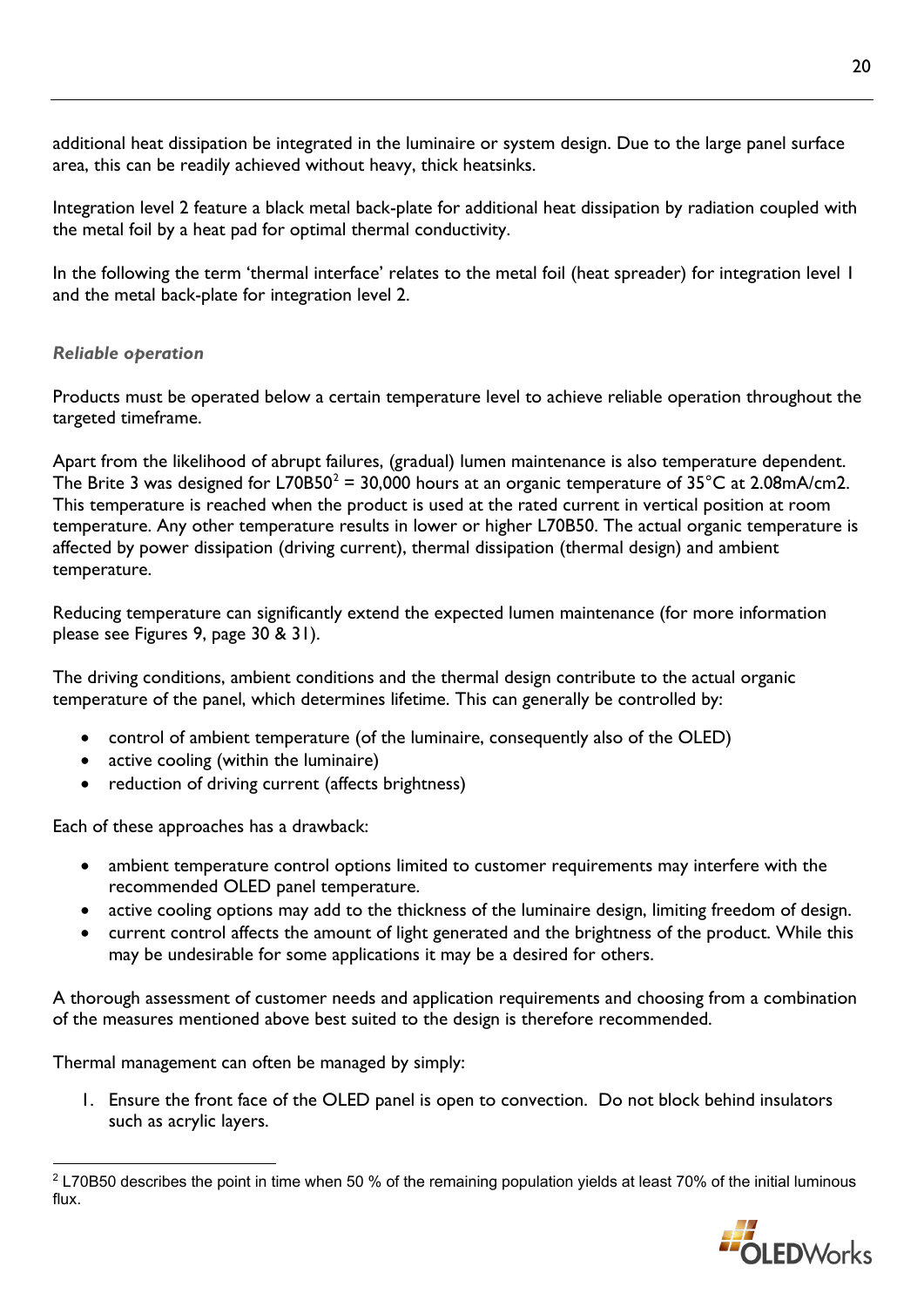- 2. Thermally connect the OLED to the fixture housing
- 3. Isolate the back of the panel from additional heat sources such as limiting direct contact to drivers or other active components.

Reduction of current may be the only way to reduce temperature for a certain aggressive environments and design.

## *How to measure organic temperature*

The organic temperature is the temperature of the organic layers which determine the lifetime of the product. The temperature at the center of the device should be approximately the same as the temperature on the glass at the front. Therefore, organic temperature is indicated, by proxy, through direct measurement of the front of the panel.

When the term 'organic temperature' is mentioned in this document it always refers to the temperature at the center of the light emitting area on the front measured with a thermo-couple, for example 5TC-TT-KI-36-2M type K (nickel-chrome/nickel) directly attached to the surface [\(Figure 8,](#page-21-0) position B, left).

*Note: To improve accuracy of measurement a small amount of thermal paste may be used. Be aware that the paste may leave stains on the product.* 



*Figure 5 - measurement positions used throughout this guide (left: front view, right: back view)*

<span id="page-21-0"></span>Please note that mounting the OLED panels in a vertical position when measuring the organic temperature may lead to convective heat dissipation. This is especially true for integration level 1.

If a climate chamber is used to simulate certain ambient conditions be aware that integrated ventilation may alter the results due to forced convection.

A thermo-couple in the vicinity of the device but shielded from temperature created by the device itself should be used to make ambient temperature readings.

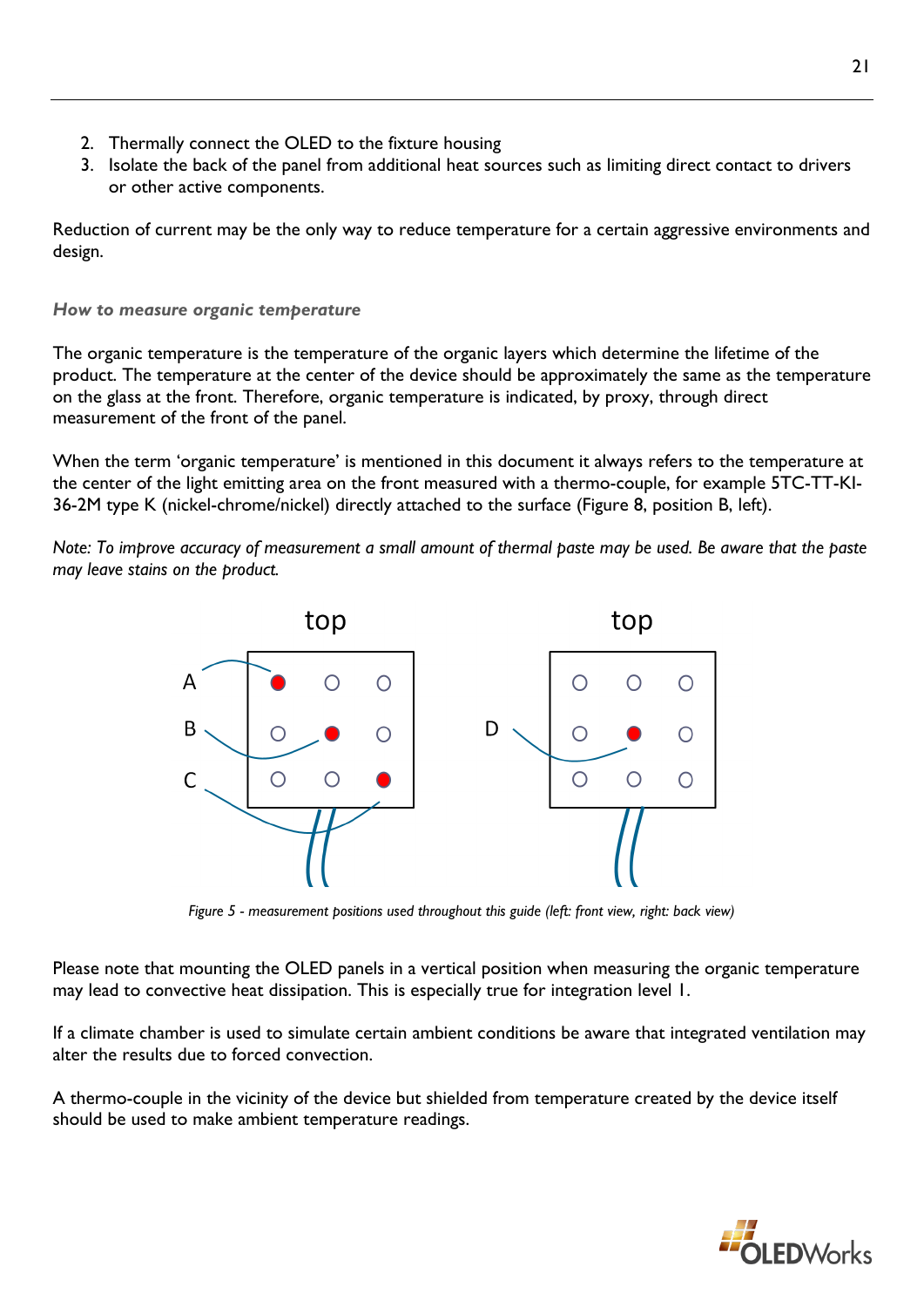# <span id="page-22-0"></span>**Impact factors**

## *Current*

The relationship between luminous flux and driving current is almost linear. Increase of driving current also increases temperature (increased power consumption)

## *Organic temperature*

Organic temperature determines lumen maintenance and reliability. Elevated temperatures accelerate the aging of the device which primarily results in lower lumen output and voltage increase. Voltage increase at constant current driving also leads to increased power consumption and increased temperature.

## *Expected lifetime (lumen maintenance)*

[Figure](#page-23-0) 9 show the approximate expected lumen maintenance L70B50 for different points of operation for the different panel versions: luminous flux (as determined by current) and organic temperature. This gives an indication of how an increase in organic temperature at a given current affects lifetime and vice versa.

Current reduction has two effects: It directly increases the lifetime of the OLED due to reduced electrical stress and indirectly extends the lifetime by decreasing the organic temperature.

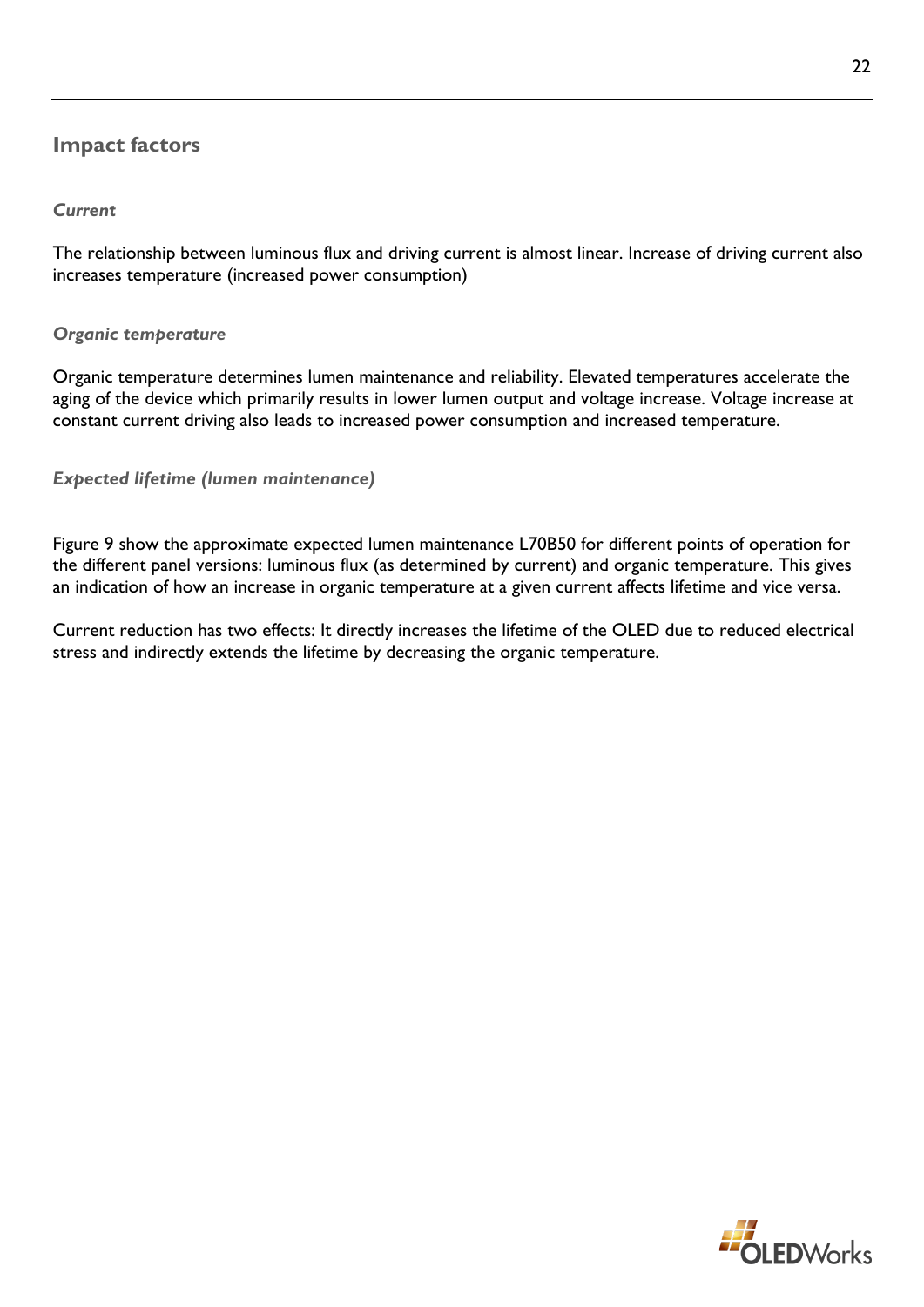

<span id="page-23-0"></span>*Figure 6.1: Brite 3 Square/Rectangle ww – L70B50 vs. luminous flux and organic temperature*

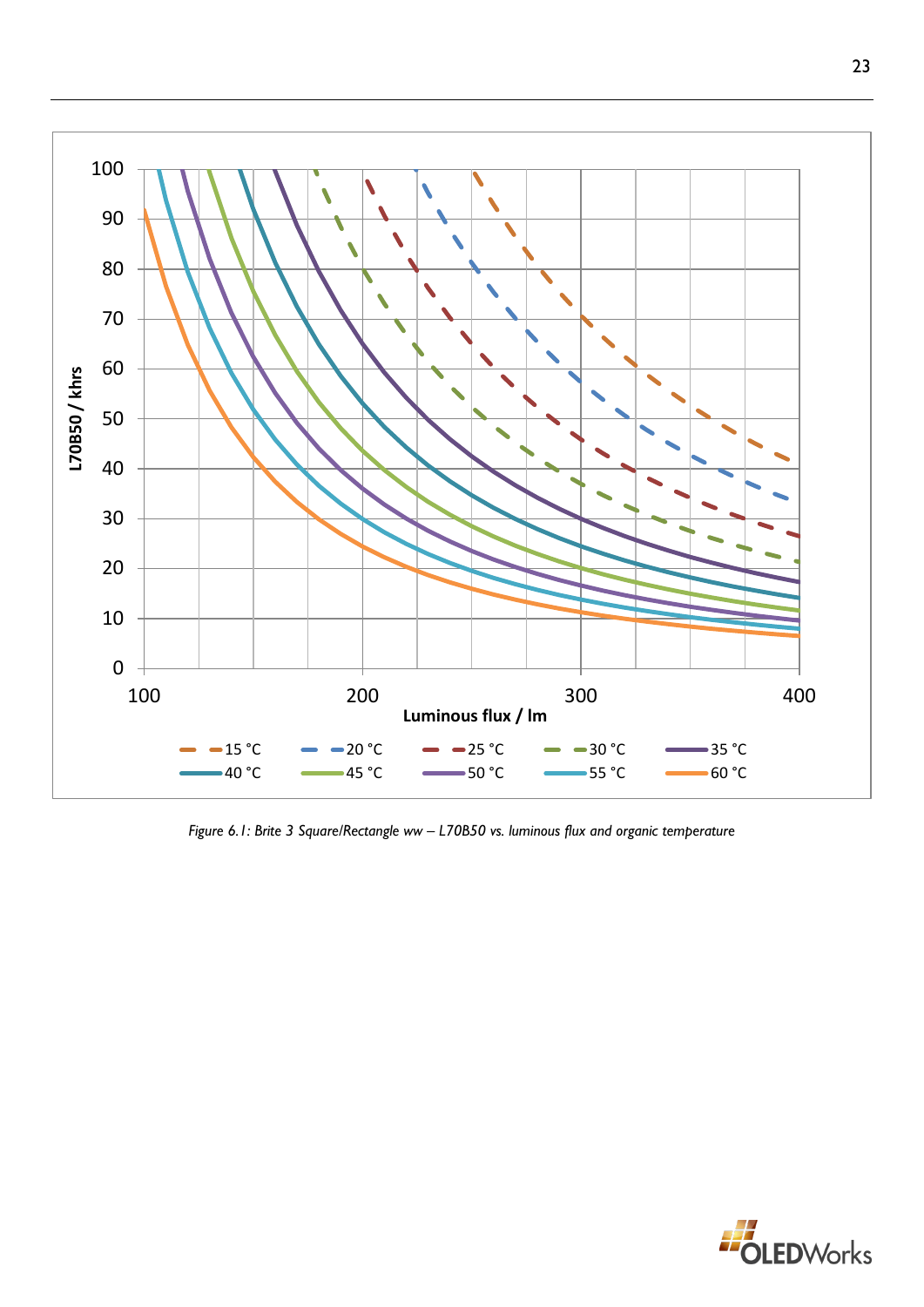

*Figure 6.2: Brite 3 Square/Rectangle nw – L70B50 vs. luminous flux and organic temperature*



*Figure 6.3: Brite 3 Round ww and nw – L70B50 vs. luminous flux and organic temperature*

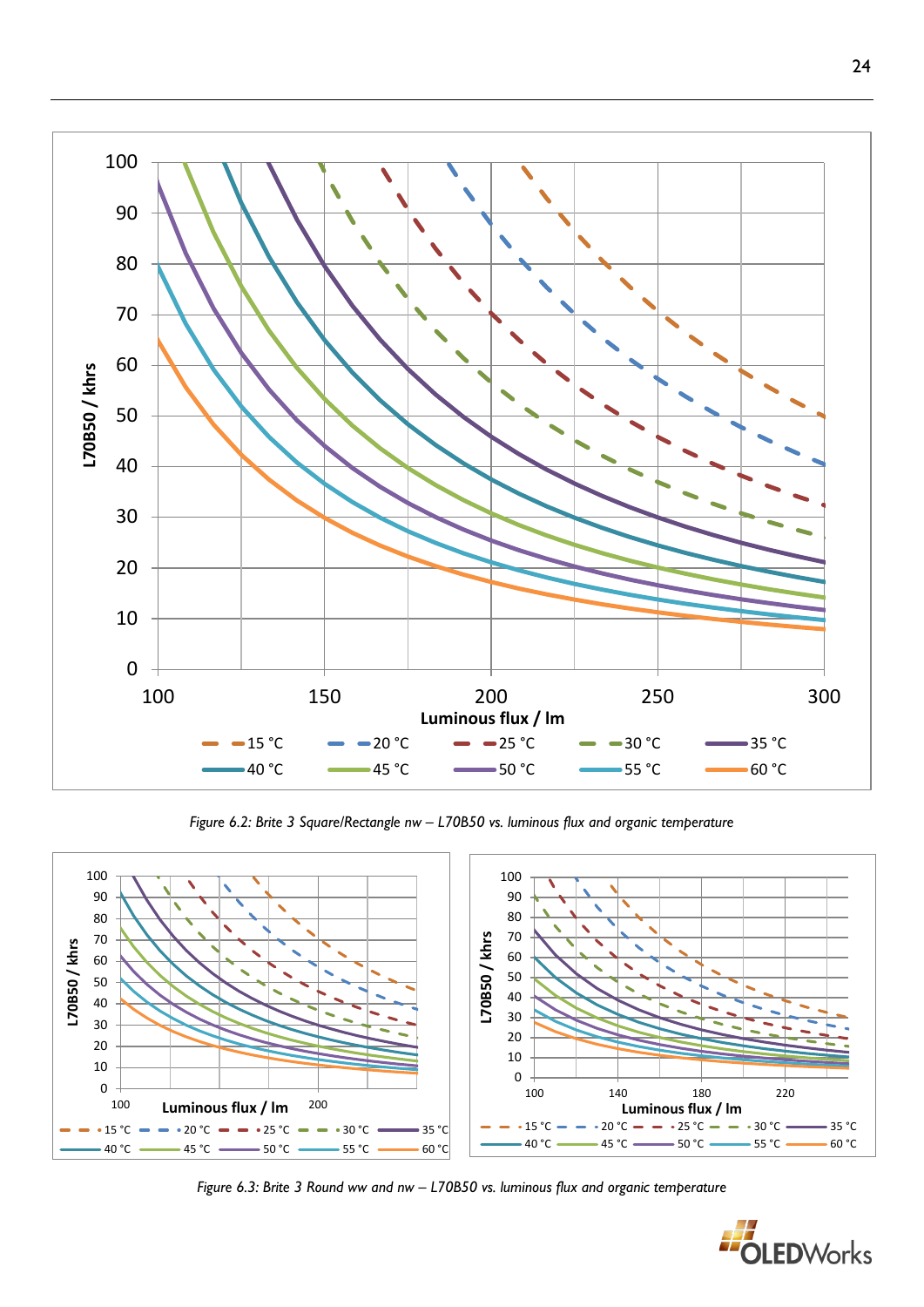[Figure](#page-25-0) 7 (below) shows the dependency between organic temperature and ambient temperature at different currents. This is only an orientation; air movement, mounting options etc. have a significant impact on resulting organic temperature. The graph shows mean values of temperature measurements taken from Brite 3 ww panels in integration level 1, vertically mounted and measured at spot B on the front. The device had warmed up to steady state before the temperature measurement was made.



<span id="page-25-0"></span>*Figure* 7 – *Indicative relationship between*  $T_{organic}$  *and*  $T_{ambient}$  *at different driving currents* (*I*= 0.085 A, 0.260 A) *for integration level 1, mounted vertically in air. Actual relationship strongly depends on thermal interface.*

## **Example:**

*Question: Is it possible to achieve an L70B50 of 100,000 hours if the current is reduced from 0.215 A? Answer: An ambient temperature of 25 °C with a driving current of 0.215 A (approx. 300 lm for ww) and a resulting organic temperature of approx. 35 °C would result in an expected lumen maintenance of L70B50 = 30,000 hours for a Brite 3 ww panel. By reducing the current to 0.100 A (approx. 150 lm) for example the expected lumen maintenance would be extended to L70B50 = 80,000 hours. This alone seems insufficient for achieving L70B50 = 100,000 hours. However, as the power consumed and therefore the heat generated by the panel is also reduced, the organic temperature decreases to about 30 °C. Selecting the appropriate curve for 30 °C organic temperature (green dotted) results in an L70B50 >100,000 hours. So, the answer to the question is 'yes'. Note that at 150 lm, the brightness level (3000cd/m2) is approximately that of a standard general lighting troffer or panel.*

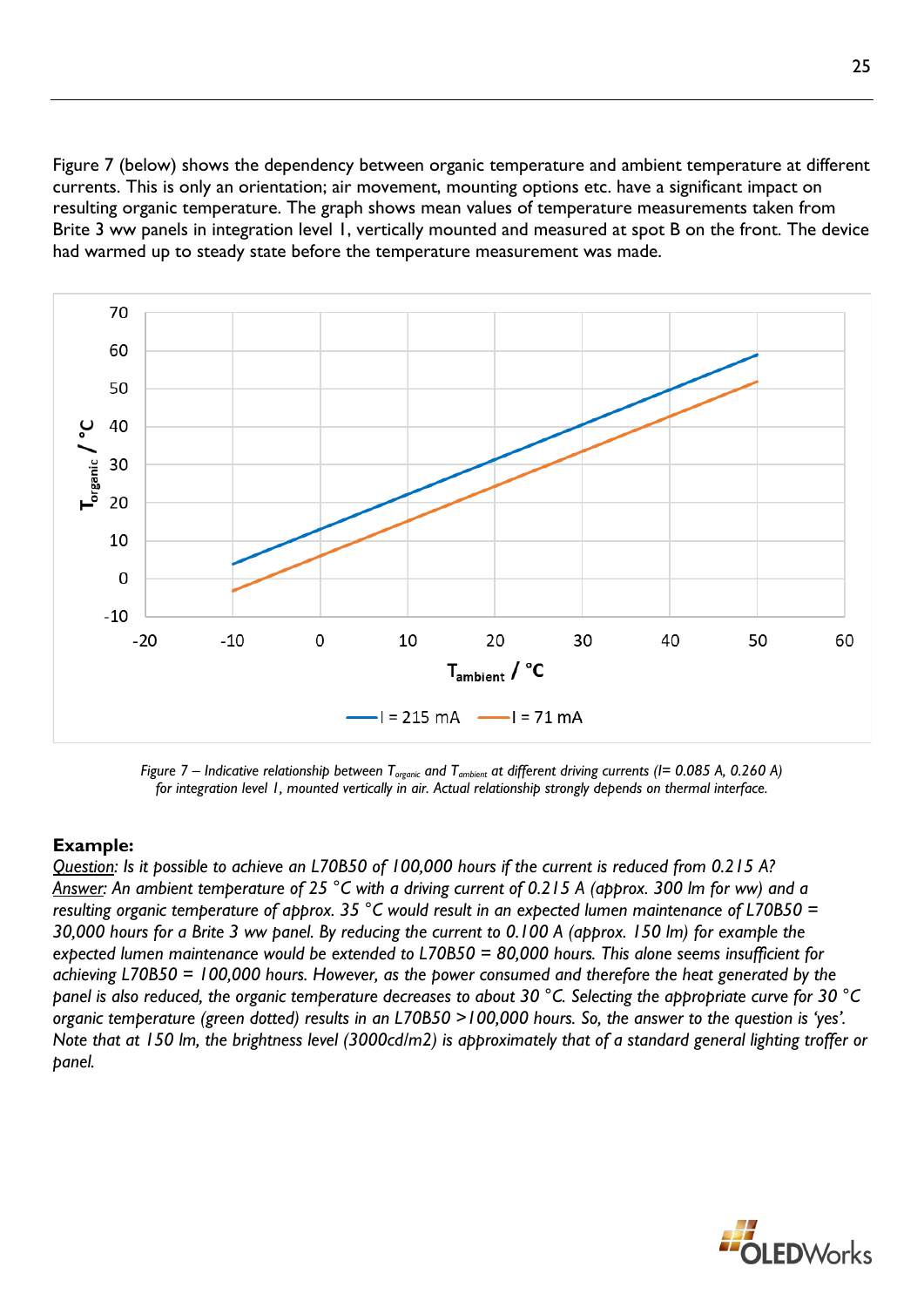## *Device aging*

During the lifetime of the OLED panel the voltage increases. Consequently, the power consumed, and heat generated by the OLED panel increases in constant current driving mode.

Ensure that sufficient thermal management is designed into the luminaire to keep the device at required temperature levels, particularly when approaching the end of lifetime. Detailed data on voltage at end of life are given in the relevant datasheets.

As a rule of thumb, expect an increase of  $-4$  °C in temperature for each additional Watt consumed by the Brite 3 panel at integration levels 1 and 1.5 mounted vertically and exposed directly to air. However, typical voltage increase over the life of the product is about 1 (one) volt. Therefore, at power would be less than 0.25W and temperature increase would be  $\sim$  I °C. Integration level 2 increases slightly less in similar mounting conditions.

## *Device orientation on temperature and homogeneity*

Brite 3 integration levels 1 and 1.5 primarily dissipate heat by convection. As device orientation has an impact on convection it also influences the organic temperature distribution and therefore the homogeneity of light emission.

Brite 3 integration level 2 comprises a metal back-plate which improves heat dissipation by radiation. Although some heat dissipation by convection still occurs, the impact of device orientation exposed directly to air on the homogeneity of temperature and light emission is reduced.

In general, all measures to improve heat dissipation by other means than convection (e.g. radiation and conduction) decrease the impact of device orientation on homogeneity and are therefore recommended in the luminaire design.

## *Mounting components*

The Brite 3 main thermal interface is on the back. The main differences between integration levels 1/ 1.5 and level 2 are given above. While levels 1/ 1.5 simply spread heat and require additional measures to remove thermal energy, integration level 2 provides a black back-plate thermally coupled to the metal foil (heat spreader) which improves heat dissipation by radiation.

This section briefly describes the impact that selected mounting components applied to the thermal interface of the Brite 3 may have. The data given are exemplary and to be considered as indicative. To ensure reliable operation the luminaire design itself needs to be assessed with respect to the resulting organic temperature at targeted currents and ambient conditions. See above on how to measure organic temperature.

## *Comparison of different exemplary counterparts*

As a rule, if the mounting component is to function as a heat sink, optimizing the thermal contact between the thermal interface of the Brite 3 and the mounting unit is desirable. In this case mounting towards an element will generally improve performance as it cools the OLEDs or at least keeps it within a certain temperature range. Cooling efficiency is dependent on the quality of the thermal coupling between the panel and the mounting unit. Dedicated heat pads are recommended although from a purely thermal

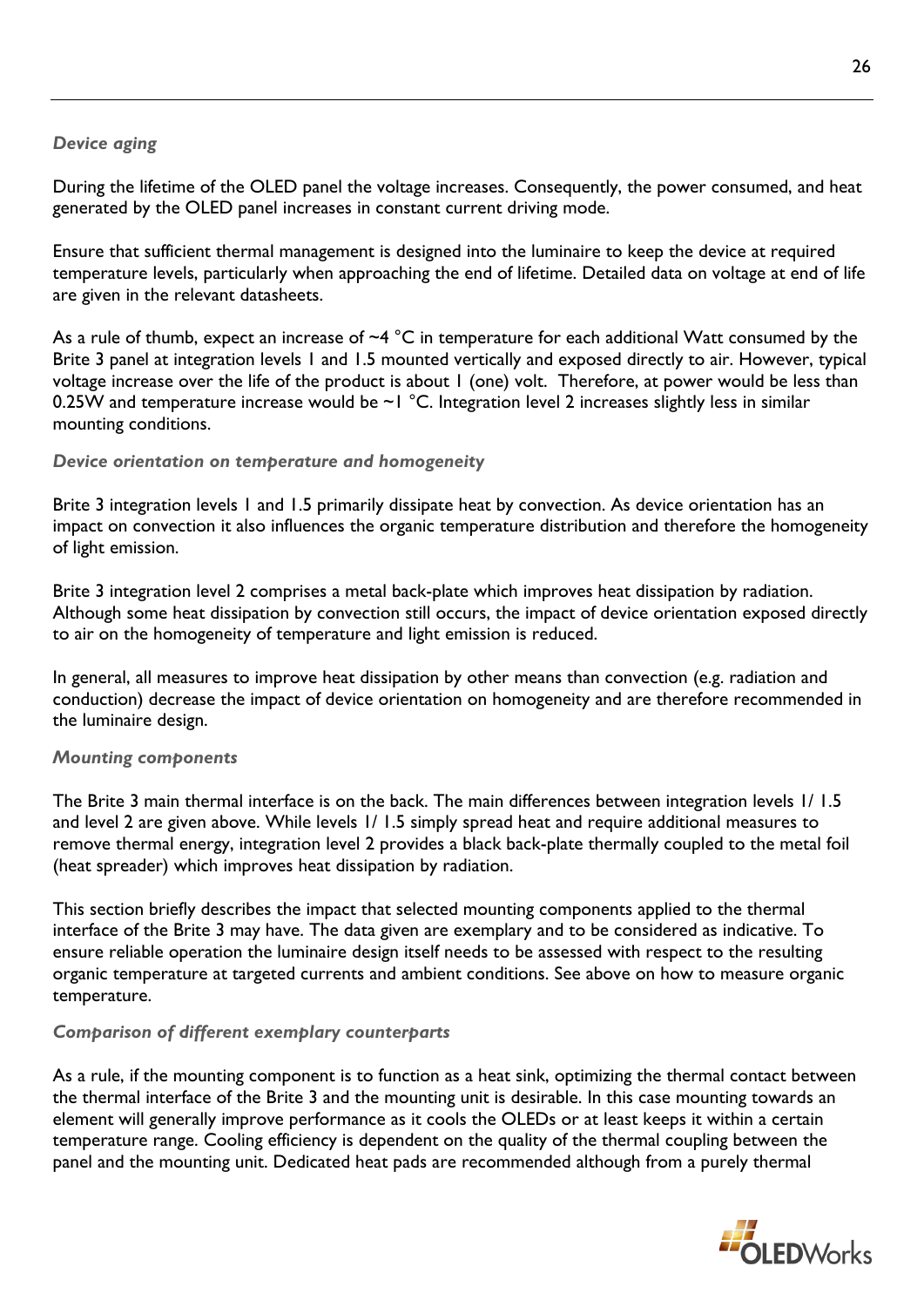perspective thermal pastes could also be used. Before using pastes please refer to the section on mechanical integration (see page 10).

If mounting components are to function as thermal insulators, other design approaches may need to be considered to keep the OLED working reliably.

For some applications, convection cooling is significant, and no additional thermal dissipation is required.

## Typical temperatures for some exemplary mounting materials

This section provides some indicative measurements for an OLED panel mounted on different materials. Measurements have been executed at room temperature ( $T_{\text{ambient}} = RT \sim 25 \text{ °C}$ ); the organic temperatures are shown below in Figures 11 - 14. Wood and aluminum plates have been chosen as typical mounting material that may be used in luminaire design<sup>[3](#page-27-0)</sup>. Measurement accuracy is about  $\pm 1$  °C.



<span id="page-27-0"></span>*Figure 8 - indicative organic temperature vs. current for different mounting materials – Brite 3 Square ww & nw Level 1*

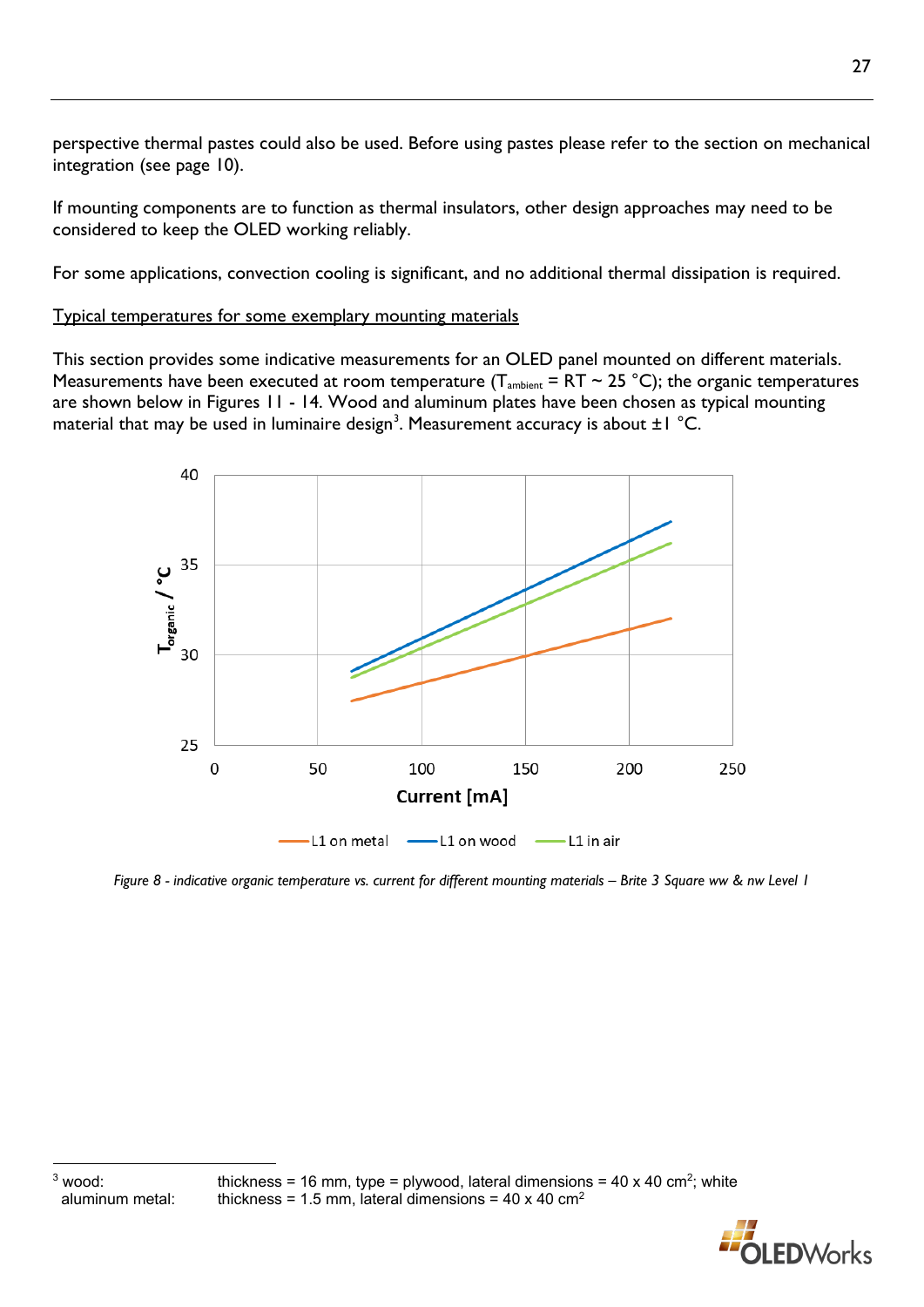

*Figure 9 - indicative organic temperature vs. current for different mounting materials – Brite 3 Square ww & nw Level 2*



*Figure 10 - indicative organic temperature vs. current for different mounting materials – Brite 3 Round ww & nw Level 1*

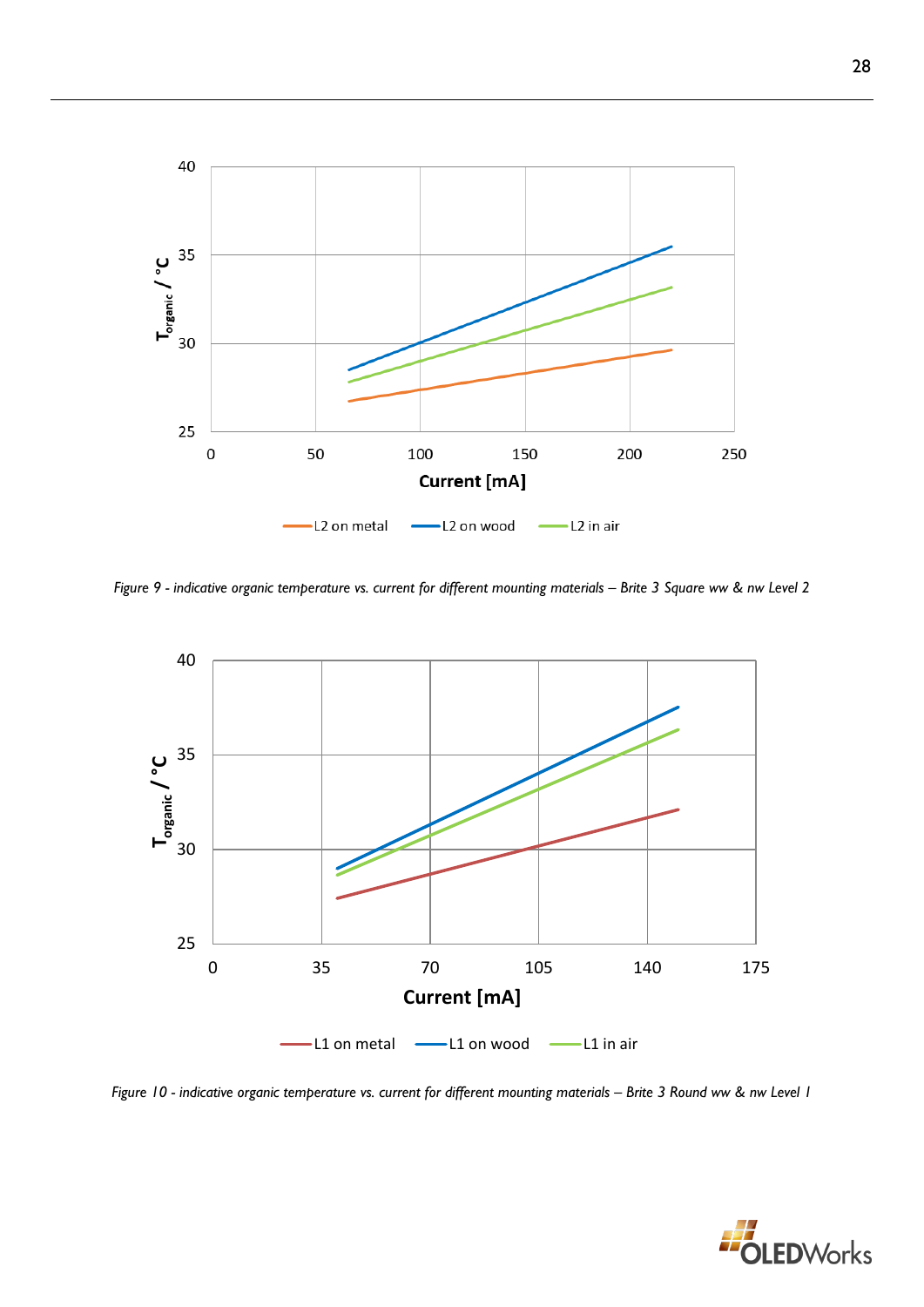

*Figure 11 - indicative organic temperature vs. current for different mounting materials – Brite 3 Round ww & nw Level 2*

Figures 8-11 show examples for integration levels 1 and 2:

For integration level 2, wood insulates heat dissipation by radiation through the metal back-plate resulting in higher temperatures than when directly exposed to air. This tendency is of varying importance depending on driving conditions (e.g. amount of generated heat).

- Higher integration levels lead to lower temperatures under almost all conditions (mounting units and driving points).
- For all integration levels mounting on a metal unit is always best as it conducts heat efficiently resulting in the lowest possible temperatures.

Please note that the choice of mounting material and the resulting temperatures impact lifetime. See Figure 6.

## *Notes on thermally active mounting element*

So far, the examples given have based on passive mounting units. However, if an active element were mounted directly onto the thermal interface area of the Brite 3, the temperature generated by this component would also need to be considered. An active component, for example a driver, not only limits heat dissipation but also adds thermal energy.

Due to the additional temperature direct contact between thermally active components and an OLED panel is not advisable. Alternatively, organic temperature needs to be reduced by other means (see above).

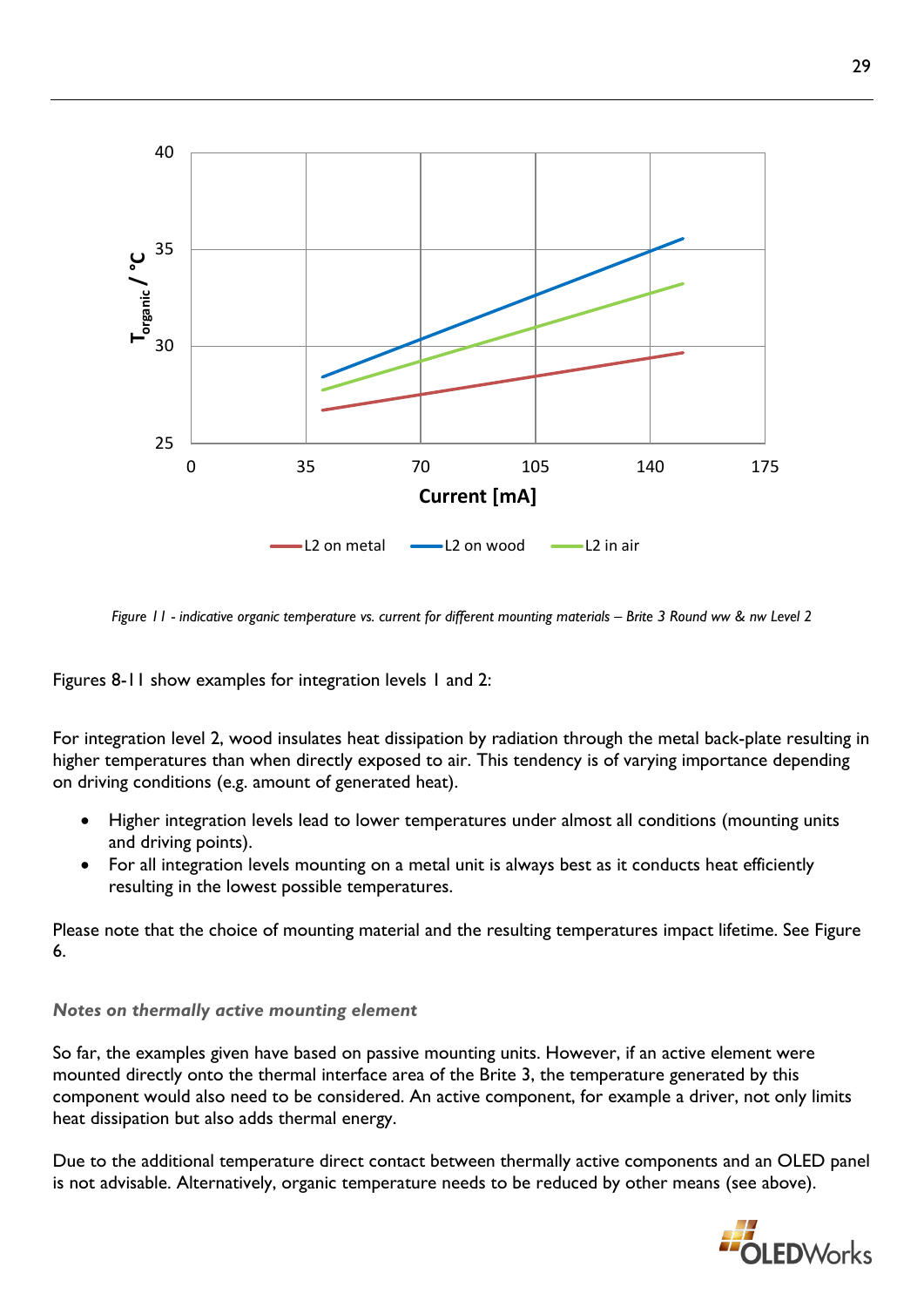Also note that Brite 3 panels mounted back-to-back also constitute active components adding to overall heat.

## *Impact of temperature on electrical properties*

The electrical properties of OLEDs change with temperature.

This section describes the general impact of ambient temperature on OLED voltage for a given current. For accurate data on the specific OLED panel in use please refer to the product datasheet.

OLED resistivity is reduced with increasing organic temperature. This has two consequences on the voltage in constant current driving mode.

- First, at a given ambient temperature the voltage required to start up the OLED is higher than in a steady state. The voltage drops after turning on the device due to the heat caused by operation. When driving the Brite 3 ww Level 1 at a rated current and room temperature, the drop in voltage is typically around 1 V after the first 10 minutes of operation.
- Second, and in addition to this, the ambient temperature has the same impac[t on the OLED driving](#page-30-0) [voltage but also leads to differences in the steady state after being turned on.](#page-30-0)

[Figure 1](#page-30-0)2 shows this dependency for the Brite 3 ww. While variation in ambient temperature leads to a shift in the overall voltage curve, this decreases towards a steady state within the first 5 minutes following the device being turned on.

Note that the time to steady state voltage behavior is longer at lower temperatures. If turning on at low temperatures is required, this needs to be considered in the choice of the driver.

This voltage increase adds to the overall voltage increase as the panel ages and may prevent a driver starting up an OLED even though there would be enough power in a steady state.

<span id="page-30-0"></span>When Philips Lumiblade OLED drivers are used together with Brite 3 panels proper operation within defined usage is ensured.



*Figure 12* – (left) dependency of driving voltage at constant current ( $I = 0.215$  A) on ambient Temperature T<sub>ambient</sub>; *(right) voltage over organic temperature Torganic*

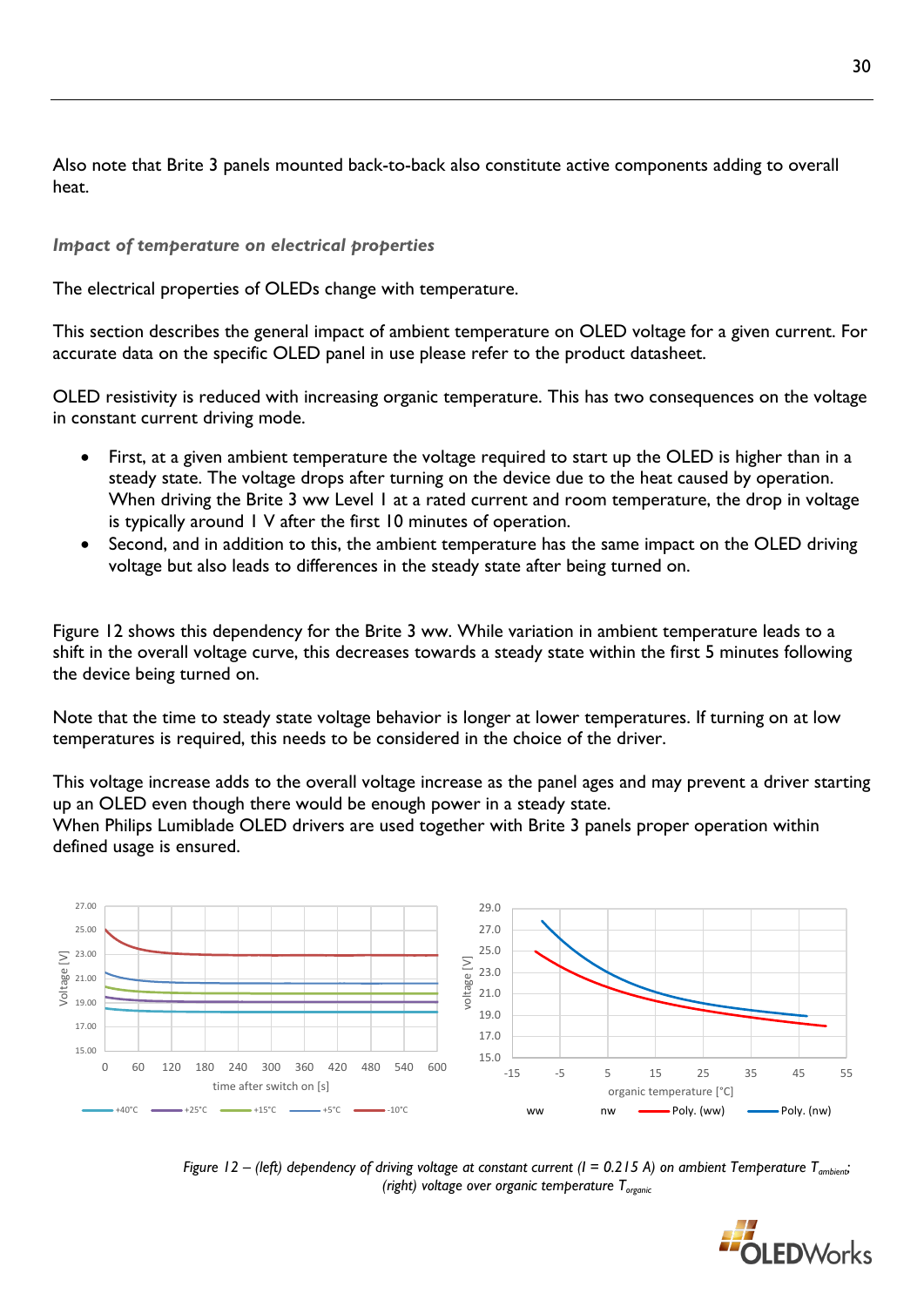Optical performance changes (color points and luminous flux) during the warm-up phase are negligible.

# <span id="page-31-0"></span>**Additional information**

# <span id="page-31-1"></span>**Tc**

In contrast to driver electronics there is no Tc mark on the Brite 3 as the entire panel must fulfill the temperature requirements (see datasheet). Inhomogeneity may cause problems (see above). Temperatures should be measured at point B of the panel (see [Figure 8\)](#page-21-0).

# <span id="page-31-2"></span>**Moisture / humidity**

Be aware that relative humidity may increase if temperature changes to lower values. Recommended usage of the Brite 3 does not account for dew, moisture, water in direct contact with the device as this alters the extent of lifetime (see datasheet for use cases). If the application is exposed to rapidly changing temperatures and high relative humidity levels, please take appropriate precautions.